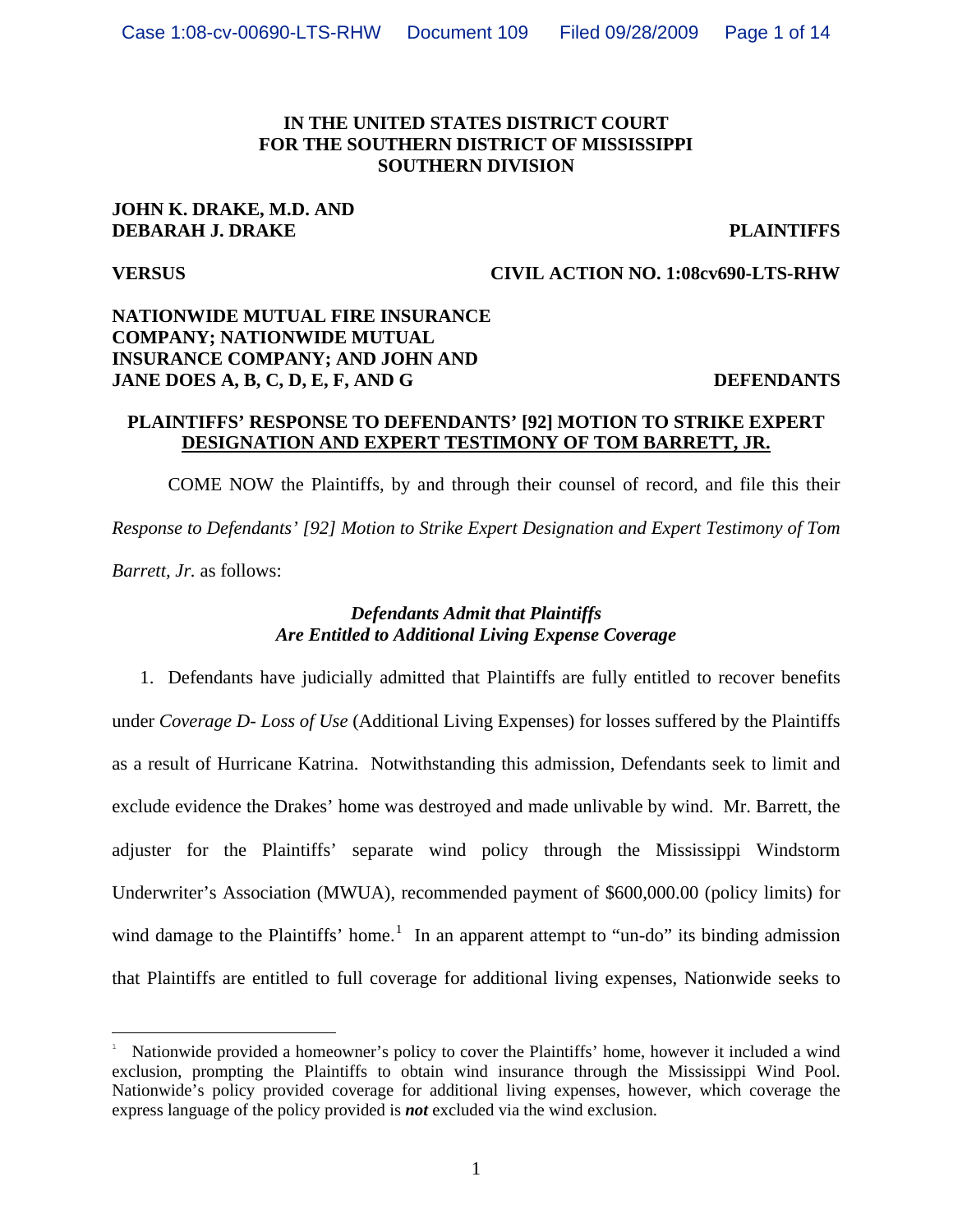avoid acknowledgement of the fact, and to exclude the admission by the MWUA that the Plaintiffs' home suffered catastrophic wind damage as a result of Hurricane Katrina.

2. Nationwide long ago determined that the Plaintiffs indeed had coverage under their homeowners' insurance policy for *Coverage D: Loss of Use*. Nationwide's 30(b)(6) representative, Charles Higley, admitted that Nationwide determined at least by July 24, 2006 that the Plaintiffs are entitled to coverage under the *Coverage D: Loss of Use* for losses suffered by the Plaintiffs as a result of Hurricane Katrina. Specifically, Nationwide 30(b)(6) representative testified:

## 335

- 1 Q. Now, as a result of Nationwide's
- 2 review of Mr. Biddy's report, Nationwide made a
- 3 determination that there would be coverage for
- 4 the Drakes' ALE claim; correct?
- 5 A. We made a business decision to provide
- 6 payment for additional living expense, but we
- 7 did not determine that there was coverage.
- 8 Q. You sure about that?
- 9 A. Well, can you show me what you're
- 10 citing because maybe my memory is wrong.

. . .

- 7 Q. 3487. It's an entry on July the 24th,
- 8 2006, by Roger Woods.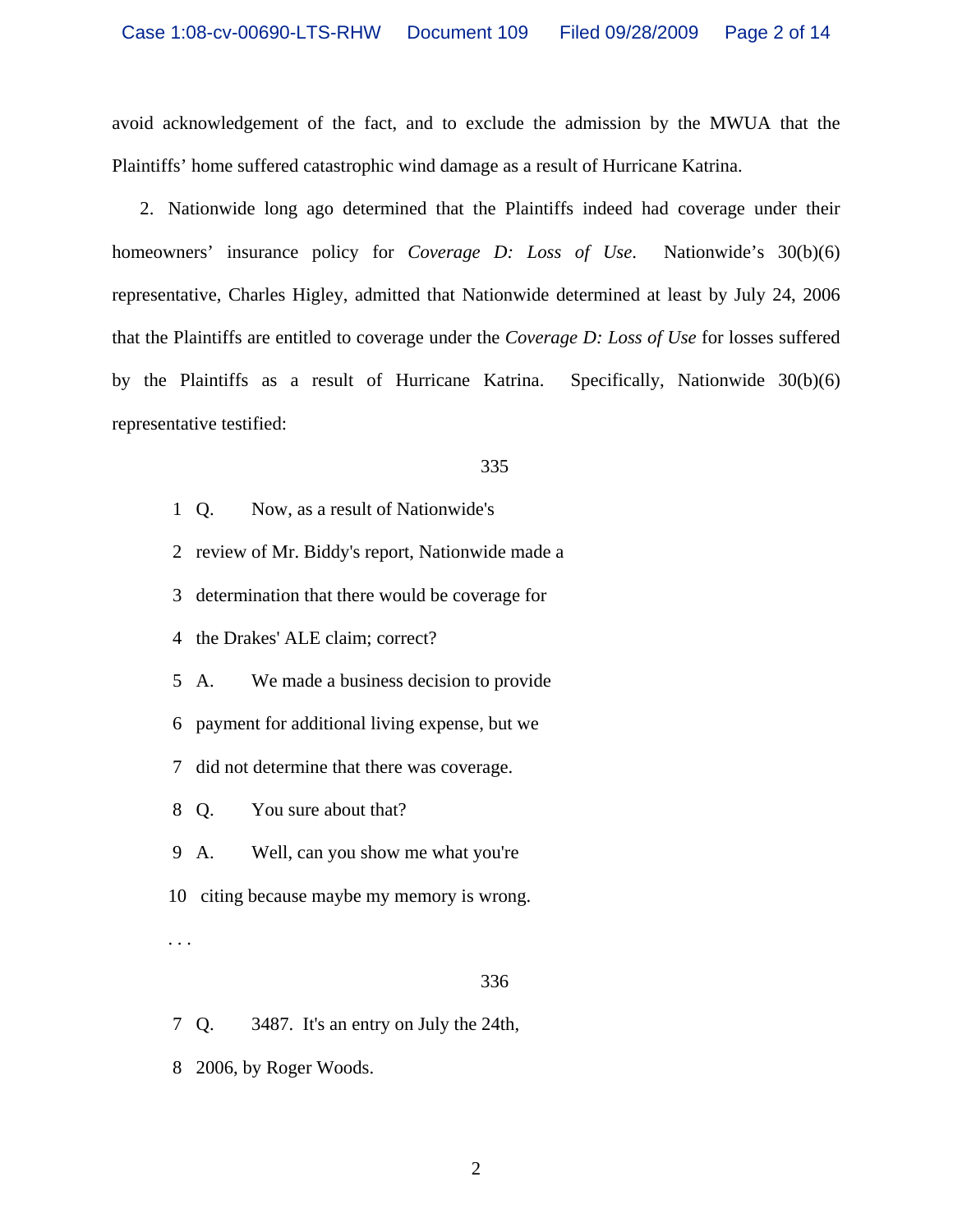- 9 In Mr. Woods' report in the
- 10 second paragraph on 3487 concluded in the second
- 11 sentence that, Due to the conclusion above in
- 12 Mr. Biddy's report, this does put the cause of
- 13 loss into controversy; right?
- 14 A. Yes.
- 15 Q. And "cause of loss into controversy"
- 16 could be otherwise stated as meaning there's a
- 17 question or doubt about the cause of loss;
- 18 correct?
- 19 A. Yes.
- 20 Q. And it was Nationwide's policy to
- 21 resolve doubt about cause of loss in favor of
- 22 coverage for the insured; correct?
- 23 A. Yes.
- 24 Q. And so that's what Nationwide decided
- 25 to do on July the 24th, 2006; correct?

- 1 A. Yes. And that's why I stated that it
- 2 was a business decision, and that's what I
- 3 consider a compromise --
- 4 Q. Now --
- 5 A. -- when there's that' kind of dispute.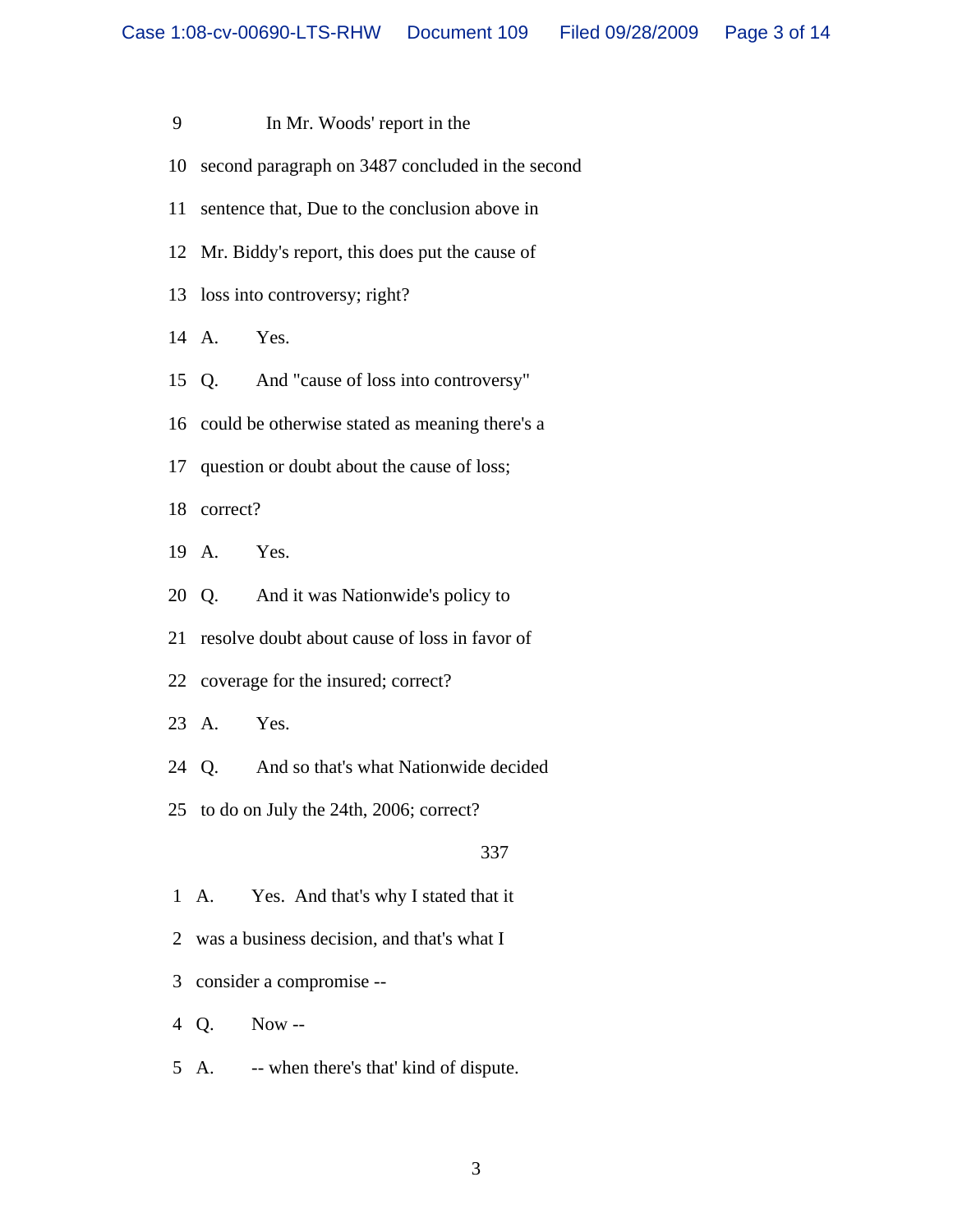(*See* excerpts of 30(b)(6) Deposition of Nationwide at pg. 335-337 attached hereto as "Exhibit 1").

3. Importantly, Nationwide concealed from the Plaintiffs' the fact that Nationwide had determined that ALE coverage was available to the Plaintiffs. In fact for the period of one year, contrary to Nationwide's decision that coverage was fully available to the Plaintiffs, Nationwide misrepresented material facts to the Plaintiffs by falsely telling them there may not be coverage for their ALE claims:

- 5 Q. Now look at the entry in part of the
- 6 electronic claim file, which is Exhibit 4, on
- 7 Page 110, dated 7/23/2007.
- 8 MR. SCHULTZ: Which page are you
- 9 looking at?
- 10 MR. VAN CLEAVE: 110.
- 11 A. On Exhibit 4?
- 12 BY MR. VAN CLEAVE:
- 13 Q. Right. 7/23/07.
- 14 MR. SCHULTZ: 7/23/07.
- 15 BY MR. VAN CLEAVE:
- 16 Q. Do you see that?
- 17 A. Which entry?
- 18 Q. 7/23/07, in the middle of the page.
- 19 A. Yes.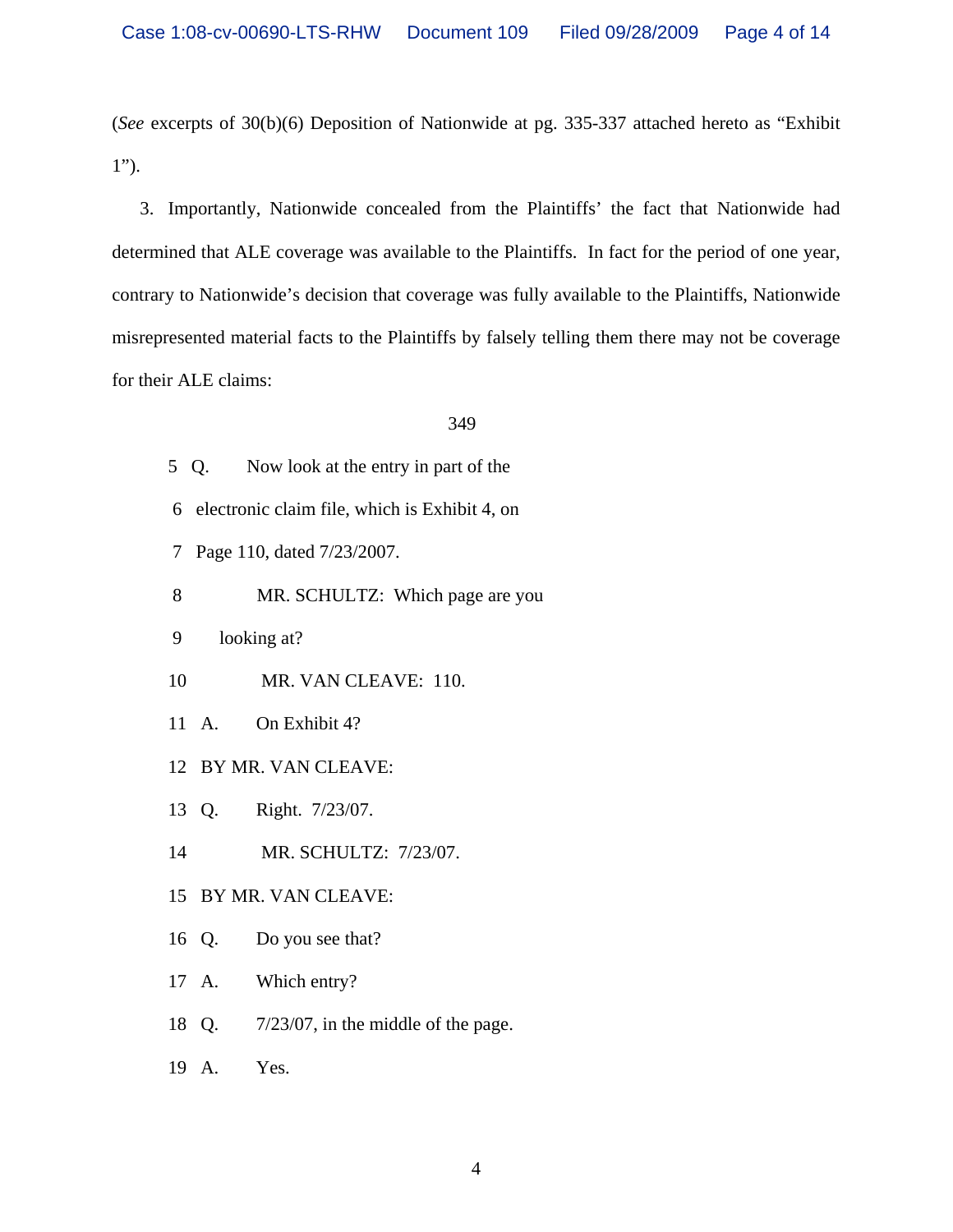- 20 Q. And this is an entry by Alec Harmer, I
- 21 presume, or whoever the claims associate was at
- 22 that time.
- 23 A. Yes. Yeah. That's who it's
- 24 designated as.
- 25 Q. Regarding a conversation with the

- 1 Drakes; right?
- 2 A. Yes.
- 3 Q. And this was after the time that a
- 4 decision had been made that there was a doubt
- 5 about the cause of loss and that that doubt was
- 6 going to be resolved in favor of coverage for
- 7 the Drakes; correct?
- 8 MR. SCHULTZ: Objection to form.
- 9 A. It was, yes.
- 10 BY MR. VAN CLEAVE:
- 11 Q. But what Mr. Harmer's report reflects
- 12 in the final two sentences that he explained to
- 13 the Drakes was, quote, CA explained there are
- 14 homes within eyeshot of PH's home that were not
- 15 made unlivable by wind. They appear to suffer
- 16 far less flood damage and were still standing.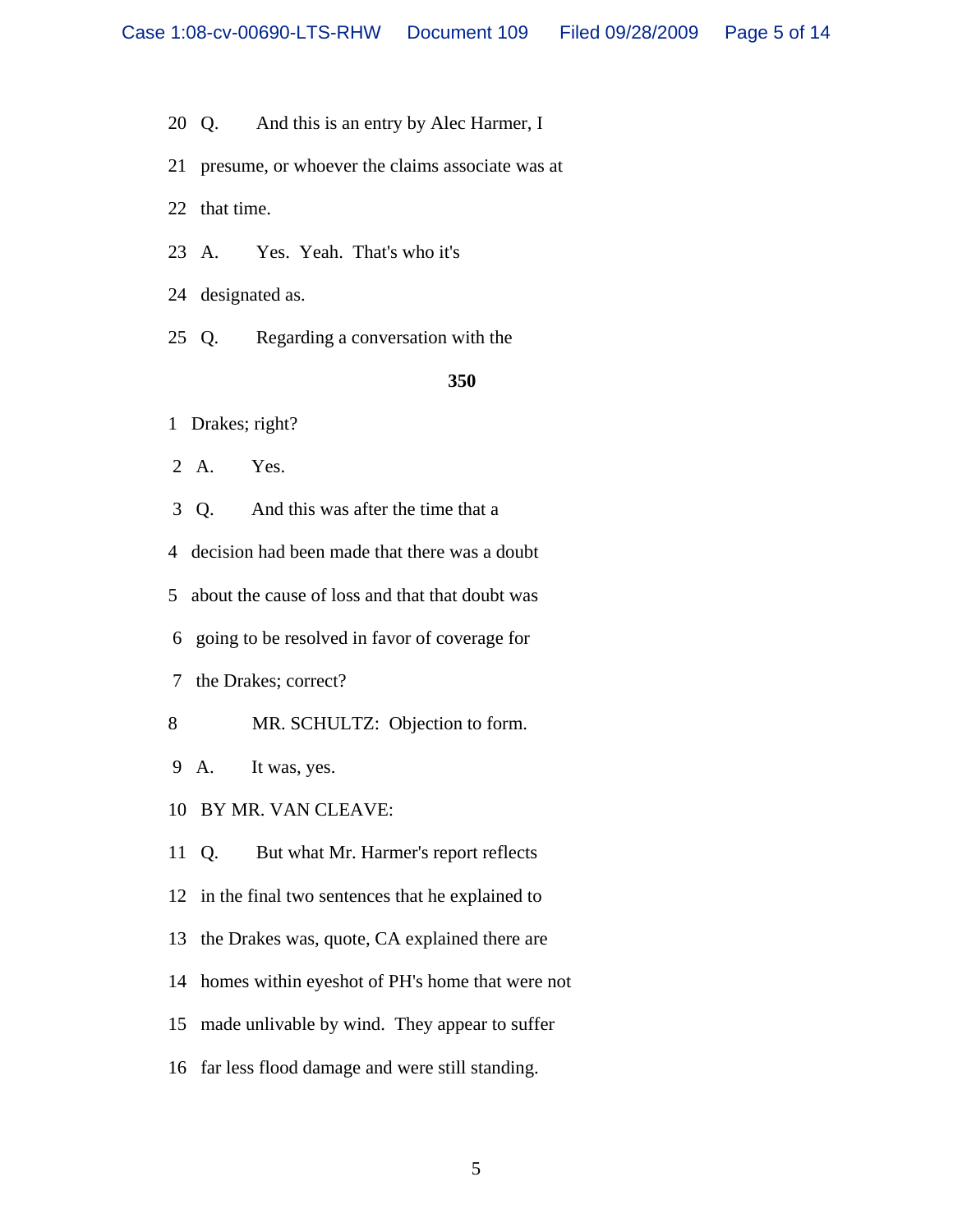- 17 Most likely the home would not be unlivable due
- 18 to wind for the max 12-month period of coverage
- 19 under ALE; right?
- 20 A. That's what it says.
- 21 Q. So according to Nationwide's claims
- 22 file, as of July the 23rd, 2007, Nationwide's
- 23 claims personnel were still advising the Drakes
- 24 that there would not be full coverage for the
- 25 policy period under the ALE provisions of their

- 1 policy; correct?
- 2 MR. SCHULTZ: Objection to form;
- 3 misstates the document.
- 4 A. I can only take it as written, as
- 5 stated. Other than that, I don't have any
- 6 commentary to add to it.
- 7 BY MR. VAN CLEAVE:
- 8 Q. Certainly the Drakes should not have
- 9 been informed such as of that date; isn't that
- 10 true, sir?
- 11 MR. SCHULTZ: What do you mean by
- 12 "such," Christopher?
- 13 BY MR. VAN CLEAVE: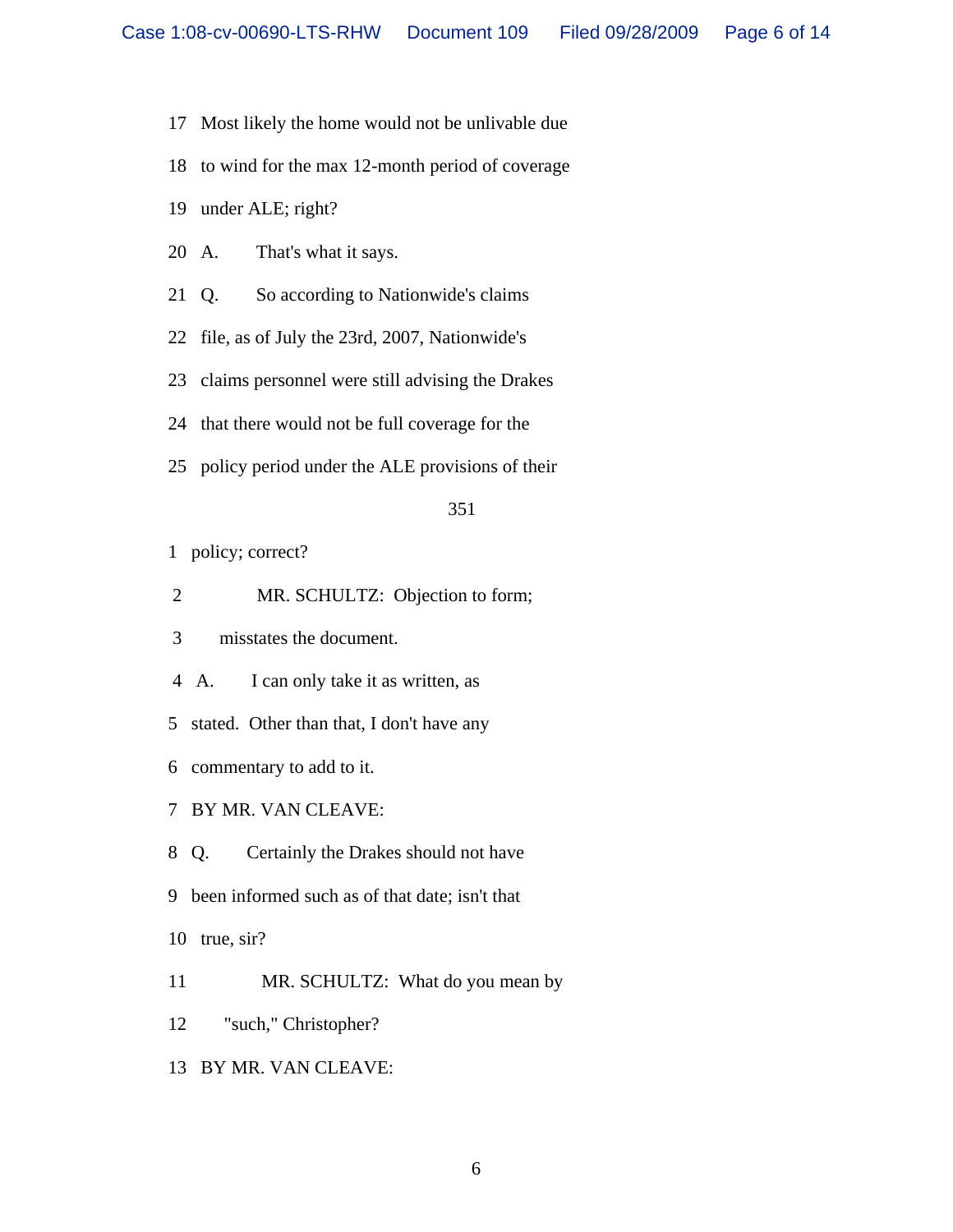- 14 Q. The Drakes should not have been
- 15 informed as of July of 2007, assuming that
- 16 that's the right date for that entry, that there
- 17 would probably not be coverage for the entire
- 18 12-month period on their ALE claim.
- 19 MR. SCHULTZ: Objection to form.
- 20 BY MR. VAN CLEAVE:
- 21 Q. Right?
- 22 A. I would rather that conversation not
- 23 to have been held.
- 24 Q. **Well, it was contrary to the claims**
- 25 **decision that had been made by Nationwide**

- 1 **management as of that date; true?**
- 2 A. **Yes.**

(*See* excerpts of 30(b)(6) Deposition of Nationwide at pg. 349-352 attached hereto as "Exhibit 2") (emphasis added). Nationwide has unequivocally admitted, four (4) years after Hurricane Katrina (the 30(b)(6) deposition was taken on August 11, 2009), that the Plaintiffs are entitled to full coverage for additional living expense under the policy of insurance that is the subject of this litigation.

4. Plaintiffs anticipated calling Mr. Tom Barrett as an expert witness regarding his investigation and preparation of the wind damage assessment for the Plaintiffs' home in connection with the Plaintiffs' claim under their MWUA Windpool Policy, and Mr. Barrett's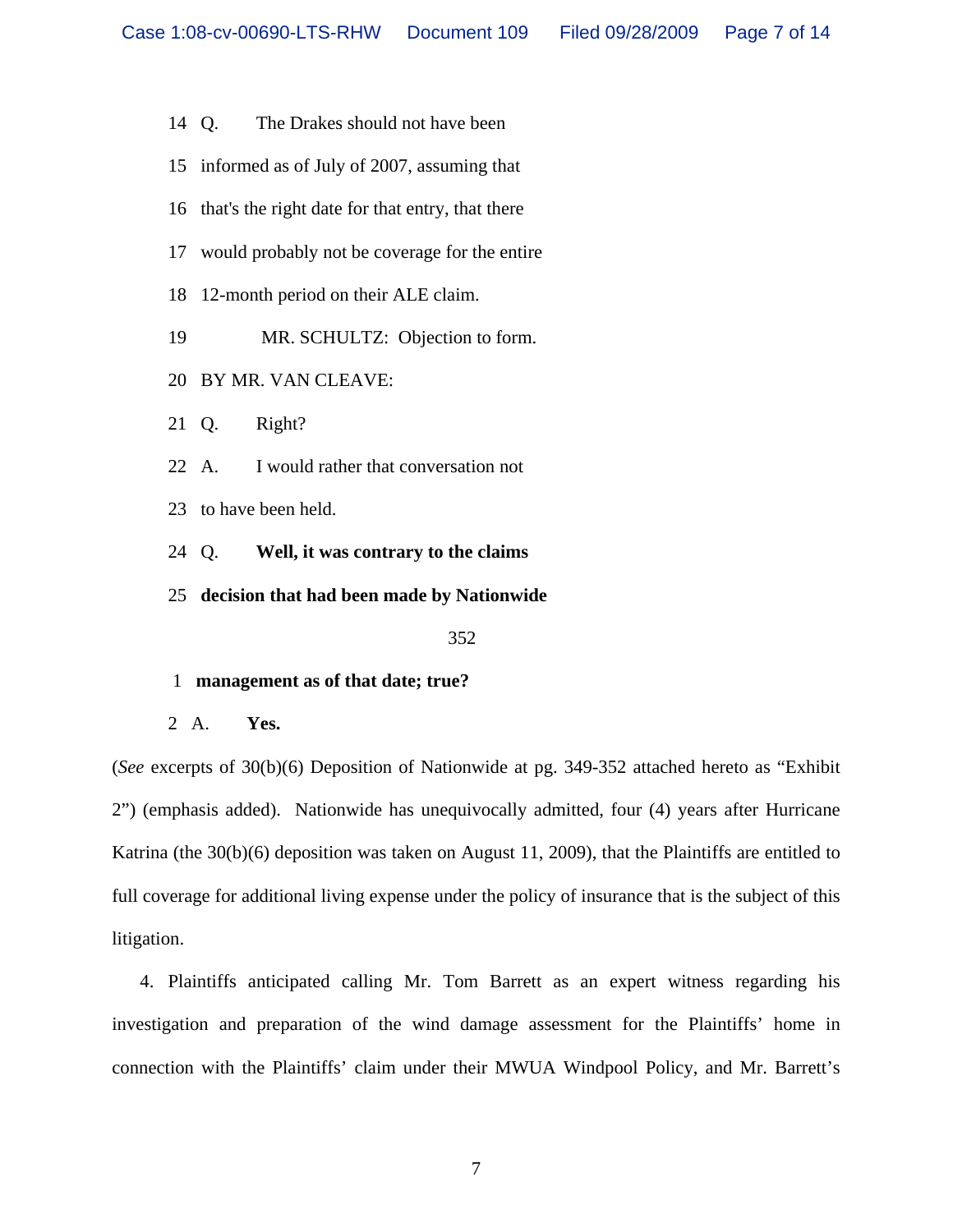recommendation that the MWUA pay policy limits to the Plaintiffs. The facts are undisputed that Nationwide considered the MWUA's investigation of Plaintiffs' losses under their wind policy as part of Nationwide's investigation of Plaintiffs' claims under the Nationwide Homeowner's policy. (See 10/17/06 excerpt from NW claims file at 18:30, NW-DRA 000322; and fax from MWUA to Nationwide claims adjuster setting forth estimate of wind damages and recommendation policy limits be paid, also contained with Nationwide's claims file, NW-DRA 000175-182, attached as "Cumulative Exhibit 3"). Plaintiffs originally designated Mr. Barrett as an expert witness as a precaution, in the event his testimony would be required to establish that the Plaintiffs had coverage for additional living expenses under their Nationwide policy of insurance because the Plaintiffs' home was damaged by wind. Since Nationwide has now judicially admitted that the Plaintiffs are entitled to full coverage for additional living expenses, Plaintiffs respectfully request this Court find that the Plaintiffs are entitled to coverage for any and all expenses they actually incurred as additional living expenses to maintain their normal standard of living, necessitated by the destruction of their home by Hurricane Katrina, during the 12 month period following their loss.

5. Moreover, Nationwide's motion should be denied, and Plaintiffs should be allowed to offer Mr. Barrett's testimony at the trial of this matter, because it is information that was directly considered by Nationwide as part of its investigation of the Plaintiffs' claims.

### *Nationwide Lacks Candor Before This Court and Attempts to Hide the True Facts*

6. Nationwide continues to attempt to hide that fact that it determined Plaintiffs are entitled to full coverage under *Coverage D: Loss of Use* as a result of Hurricane Katrina. No only did Nationwide conceal its true coverage decision from the Plaintiffs, Nationwide improperly and subversively attempts to hide the TRUE FACT that *Coverage D: Loss of Use* was not affected by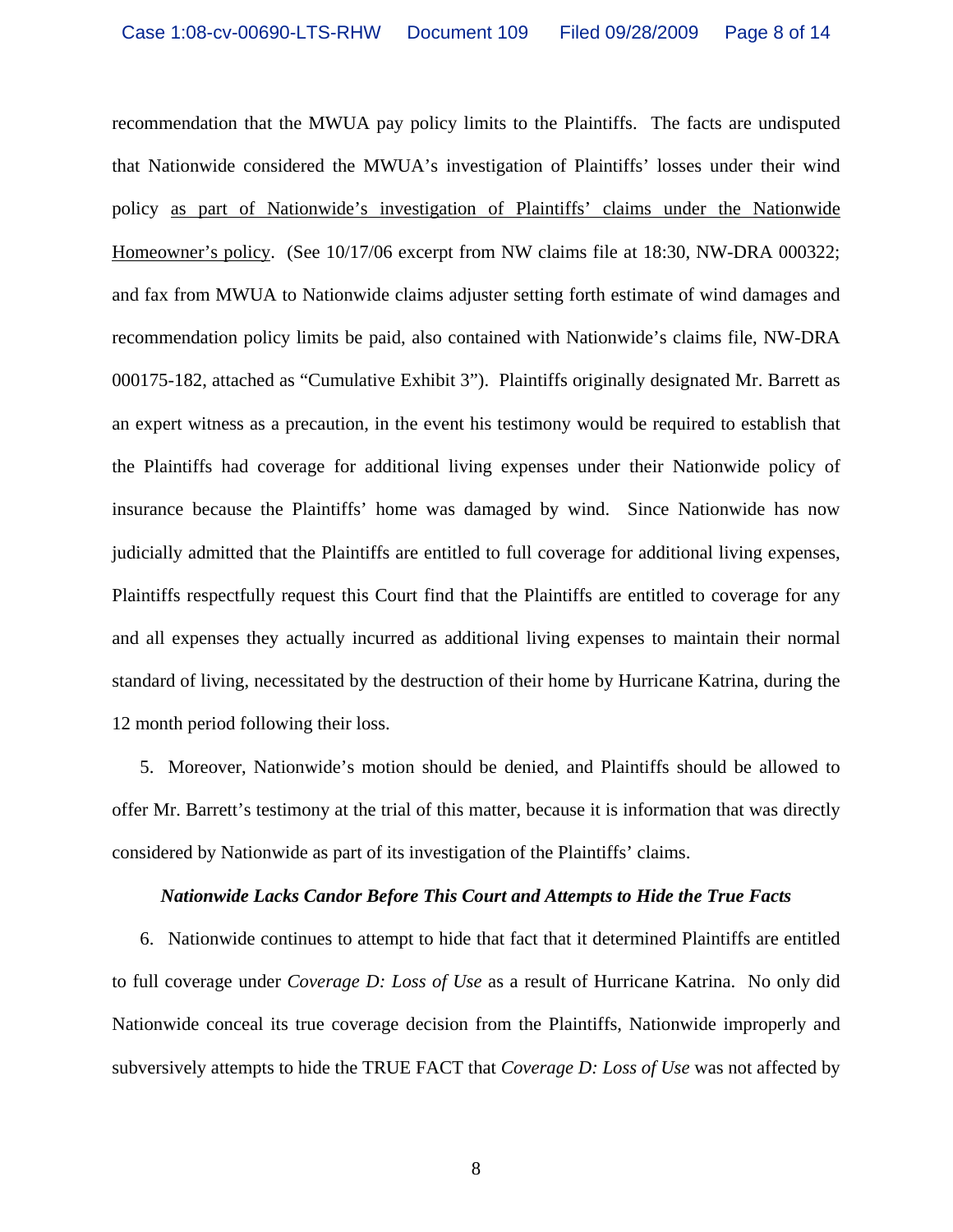the Windstorm or Hail Exclusion (H-6072) attached to Plaintiffs' homeowners' policy. Nationwide cites to the exclusion in its *[93]* Memorandum in Support of the instant Motion, yet Nationwide intentionally omitted the pertinent language of the document from its *[93]* Memorandum. The **complete** language of the Windstorm or Hail Exclusion states:

For a premium credit, it is agreed that:

1. We do not insure for loss caused directly or indirectly by the perils of windstorm or hail; and

2. Windstorm or hail loss is excluded regardless of any cause or event contributing concurrently or in any sequence to the loss.

We will cover direct loss by fire or explosion resulting from windstorm or hail damage.

# **This exclusion does not apply to Coverage D- Loss of Use.**

All other policy provisions apply.

This endorsement is issued by the company in the Declarations as the issuing company.

(*See* Windstorm or Hail Exclusion attached hereto as "Exhibit 4") (emphasis added to show language omitted by Nationwide in its *[93]* Memorandum).

# *Nationwide Cannot Re-characterize the Wind Damage Paid To Plaintiffs by MWUA As Some Other Type of Damage*

7. Nationwide's *[92]* Motion goes far a field of requesting that the Court simply strike the expert testimony of Mr. Tom Barrett. In actuality, Nationwide is requesting that this Court rule that the determination Plaintiffs' home suffered at least \$600,000 (the policy limits of the MWUA policy) of wind damage made by the MWUA, and the acceptance of those proceeds by the Plaintiffs, is not an admission binding upon Nationwide. This position is markedly different from the position Nationwide has repeatedly taken with regard to payment of proceeds under NFIP policies in Katrina related litigation. Unfortunately for Nationwide, as the phrase goes in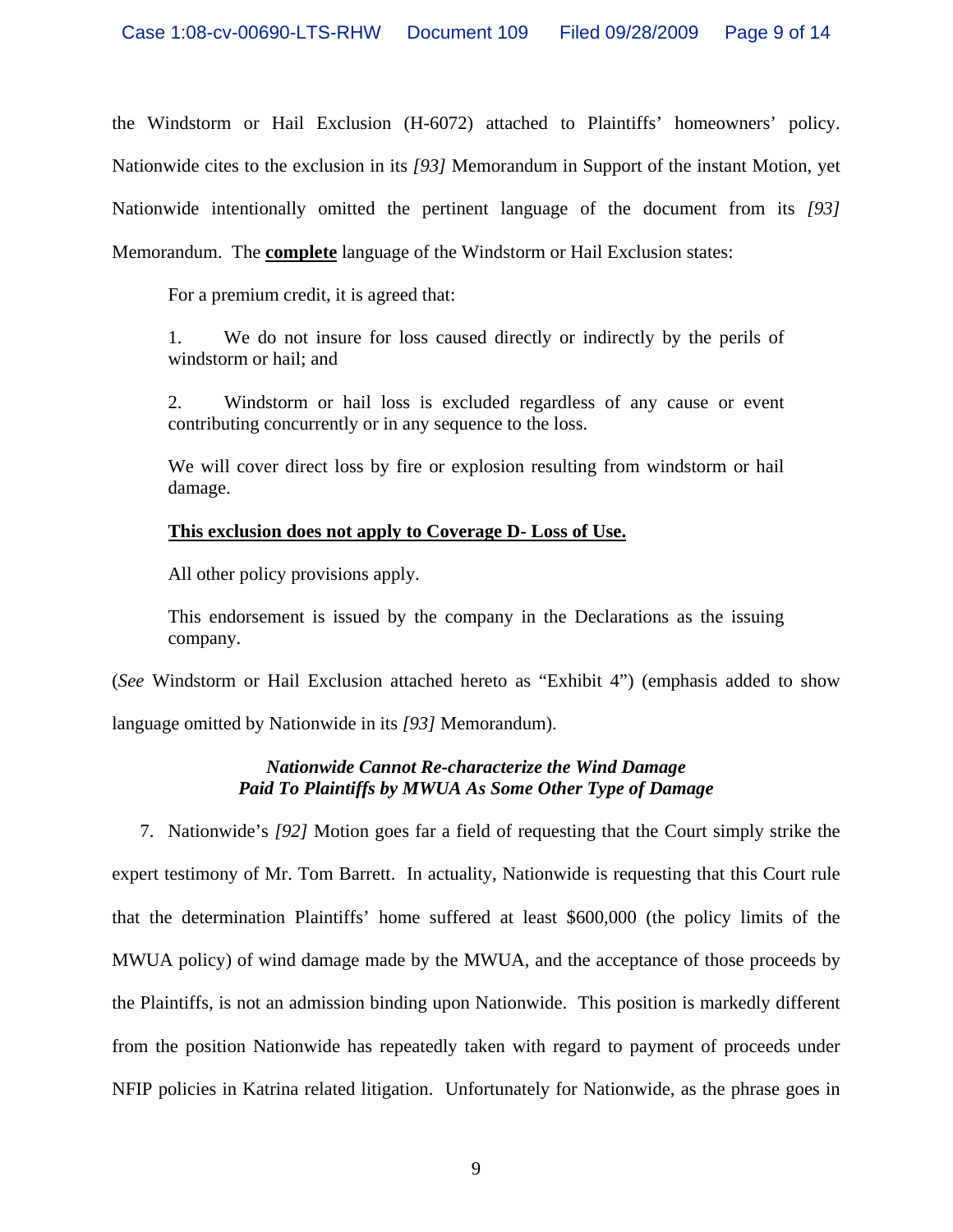South Mississippi, their "Hook Is Hung."

8. Under Nationwide's consistent arguments in Katrina related litigation, and this Court's previous rulings (accepting Nationwide's and other insurance companies' arguments re: the acceptance of NFIP "flood" proceeds<sup>[2](#page-9-0)</sup>), the parties cannot re-characterize the \$600,000.00 paid to them for wind damage pursuant to the Plaintiffs' wind pool policy as any thing other than wind damage. (See *Robichaux v. Nationwide Mut. Ins. Co.* 1:06CV1165-LTS-RHW, 2007 WL 2783325, at \*2 (S.D. Miss. Sep. 21, 2007) ("Once an insurance payment is made and accepted, this act establishes, as an admission by both the insurer and the insured, that the insured's losses were caused by an event covered by the policy under which the payment is made, at least to the extent of the amount paid and accepted.)) It is undisputed that the MWUA Windpool Policy covers losses due to windstorms, and that Nationwide considered the findings of the MWUA as part of its investigation of the Plaintiffs' claims. Nationwide must be prohibited from now recharacterizing the wind damage paid for by MWUA as anything other than wind damage, so that Nationwide can attempt to offer some excuse for wrongfully denying Plaintiffs coverage Nationwide has now judicially admitted it determined the Plaintiffs are entitled to more than four years ago.

9. Regardless of whether or not Mr. Barrett is found by the Court to be qualified to offer expert testimony at the trial of this matter, Plaintiffs request the Court instruct the Jury in this cause that Nationwide cannot dispute the fact that wind caused at least \$600,000 of damage to the Plaintiffs' dwelling.

<span id="page-9-0"></span>i<br>Li 2 Counsel for these Plaintiffs have consistently opposed those rulings, and, while not acknowledging that they are proper in the context of NFIP payments made under the unique, amended procedures used to resolve NFIP claims arising from Hurricane Katrina, acknowledge that the Court's prior rulings on those issues must be likewise applied to payments for "wind" damage under an MWUA policy.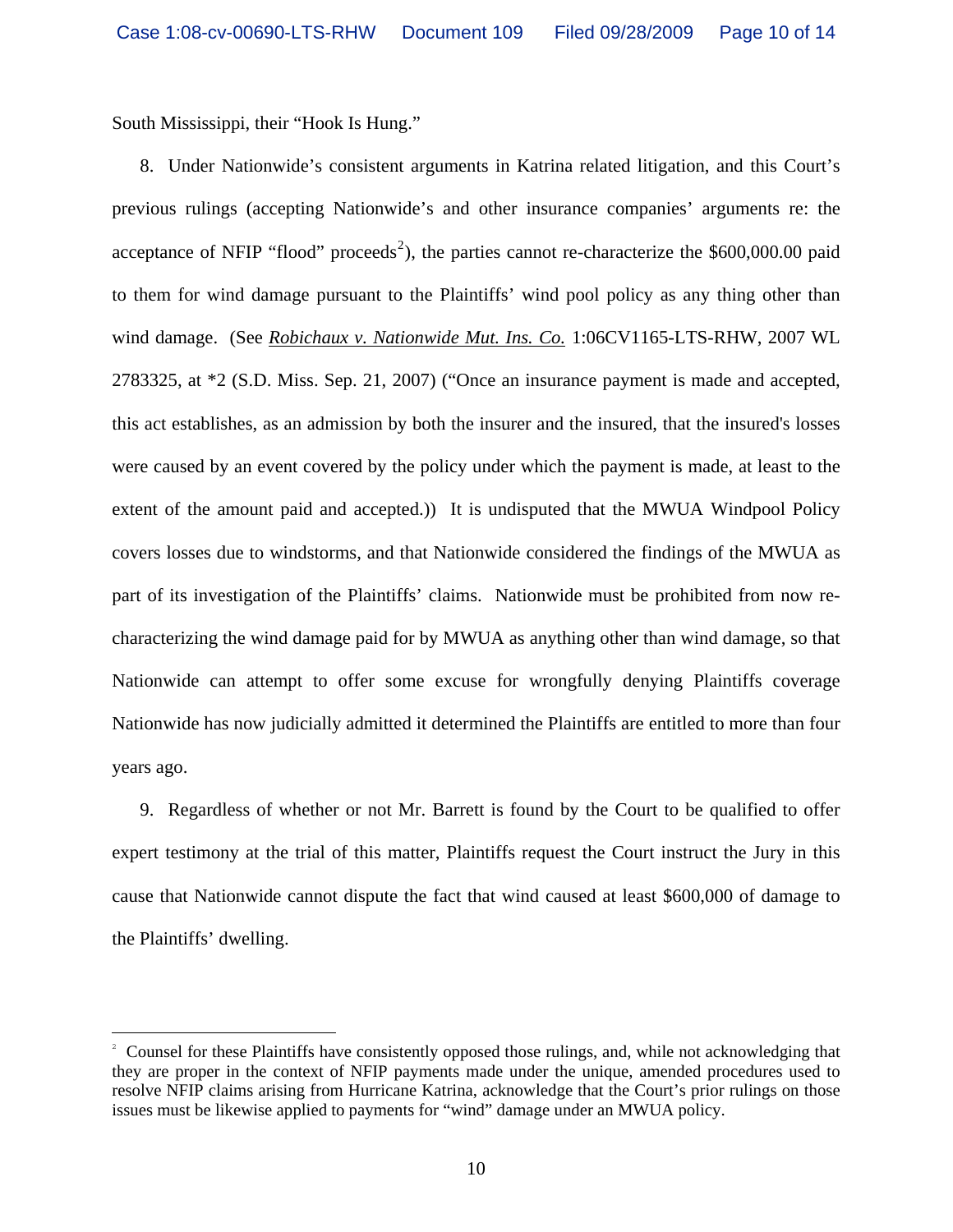## *Plaintiffs Designated Mr. Barrett as an Expert in An Abundance of Caution*

10. Plaintiffs would further show the Court that Mr. Barrett was properly designated by the Plaintiffs as an expert in this cause in an abundance of caution, not unlike the requirement that a party designate treating physicians as experts in litigation. (*See Hamburger v. State Farm Mut. Auto. Ins. Co.*, 361 F.3d 875 (5<sup>th</sup> Cir. 2004)) The Fifth Circuit adopted the ruling in *Musser v. Gentiva Health Servs.,* 356 F.3d 751, 756-57 (7<sup>th</sup> Cir. 2004) stating:

Rule  $26(a)(2)(A)$ 's disclosure requirement applies to "any person who may be used at trial to present evidence under Rules 702, 703, or 705 of the Federal Rules of Evidence," not merely to those experts who are retained or specially employed to provide expert testimony in the case or whose duties as employees of the party regularly involve giving expert testimony.

*Hamburger*, 361 F.3d at 883, footnote 4.

11. In this case, Plaintiffs rightfully designated Tom Barrett as an expert regarding his preparation of his adjuster's report, which recommended that the MWUA pay the Plaintiffs for extensive and catastrophic wind damage to their home. Plaintiff rightfully designated Mr. Barrett as a person "who may be used at trial" to give expert opinion testimony. It is undisputed that the Plaintiff produced to Nationwide (and that Nationwide actually gathered as part of its investigation of the Plaintiffs' claims) the report that Mr. Barrett prepared for MWUA regarding the Plaintiffs' home, which contained the data and information used by Mr. Barrett to recommend payment for Plaintiffs wind damages that resulted from Hurricane Katrina. Plaintiffs complied with the Federal Rules of Civil Procedure 26 regarding the designation of Mr. Barrett as an expert witness.

12. Even if this Court were to determine that Mr. Barrett is not qualified to testify as an "expert", however, the facts are undisputed that he is a material fact witness whose investigation was considered by Nationwide, and made a part of Nationwide's claims file for the subject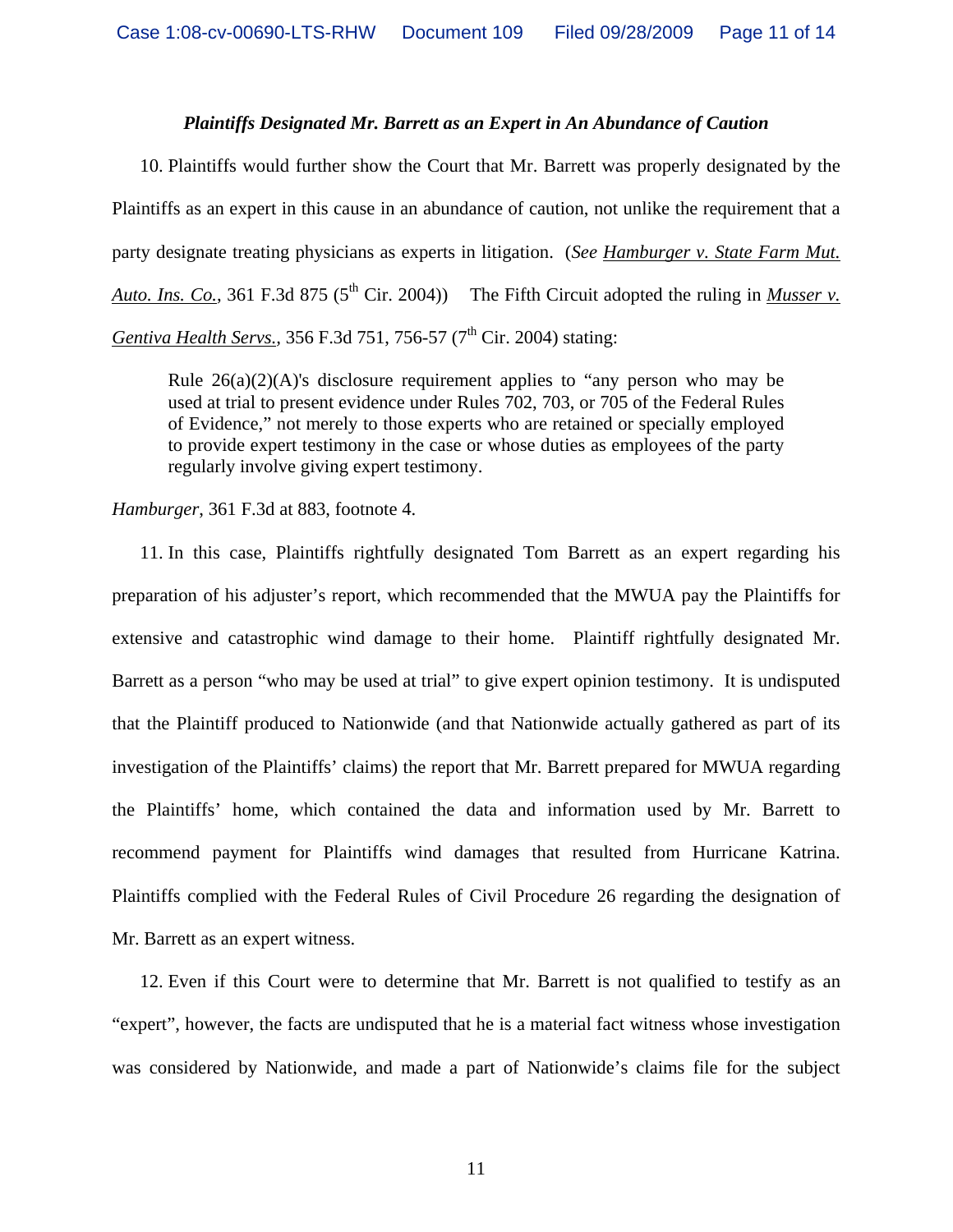claim. Mr. Barrett should be allowed, at a minimum, to testify regarding the facts surrounding his adjustment of the Plaintiffs' losses; the facts regarding his recommendation of payment for Plaintiffs' damages by MWUA; and his lay opinion, based on his personal observations, regarding the losses caused to the Plaintiffs' dwelling by Hurricane Katrina.

WHEREFORE PREMISES CONSIDERED, Plaintiffs respectfully request this Court find that Nationwide has judicially admitted Plaintiffs are entitled to full coverage for additional living expenses under their Nationwide Homeowner's Policy. Additionally, Plaintiffs respectfully request this Court find that Nationwide cannot re-characterize the wind damages the MWUA determined were suffered by the Plaintiffs, and which Nationwide considered as part of its investigation of Plaintiffs' claims, as anything other than wind damage to the Plaintiffs' dwelling causing losses of at least \$600,000.00. Plaintiffs would further respectfully request this Court deny Nationwide's Motion, and allow Tom Barrett to testify regarding the facts of his adjustment of the Plaintiffs' losses; the facts regarding his recommendation of payment for Plaintiffs' damages by MWUA; and his expert and/or lay opinion, based on his personal observations, training and experience, regarding the damages suffered by the Plaintiffs, and cause of loss to the Plaintiffs' dwelling as a result of Hurricane Katrina. Plaintiffs request any additional relief deemed appropriate by this Court.

Respectfully submitted, this the  $28<sup>th</sup>$  day of September, 2009.

JOHN K. DRAKE, M.D. AND DEBARAH J. DRAKE

BY: s/ David N. Harris, Jr. DAVID N. HARRIS, JR. (MSB #100790)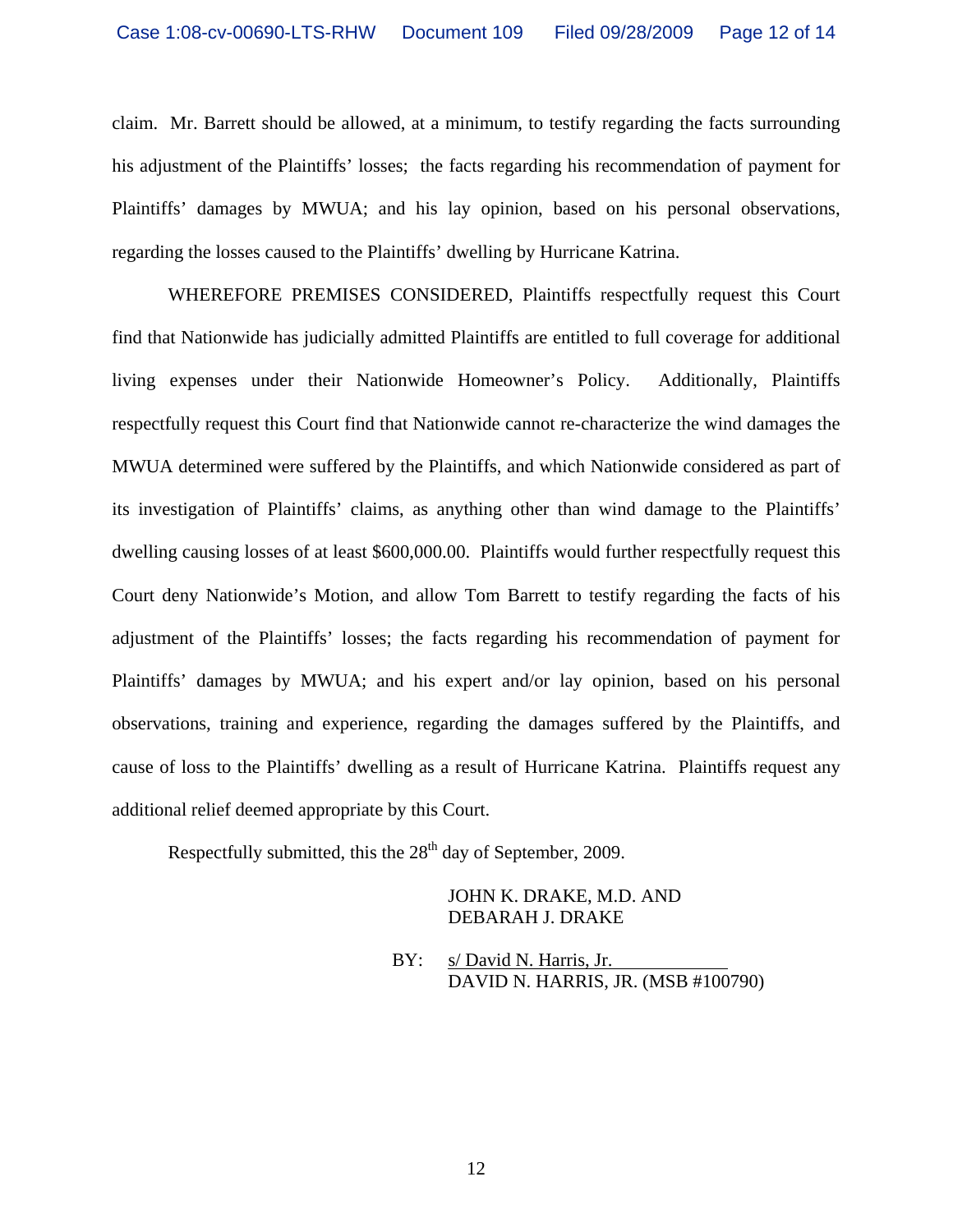CLYDE H. GUNN, III (MSB #5074) CHRISTOPHER C. VAN CLEAVE (MSB #10796) W. CORBAN GUNN (MSB #101752) DAVID N. HARRIS, JR. (MSB #100790) CORBAN, GUNN & VAN CLEAVE, P.L.L.C. P.O. Drawer 1916 Biloxi, MS 39533-1916 Telephone: (228) 432-7826 Facsimile: (228) 456-0998 Email: [david@cgvclaw.com](mailto:david@cgvclaw.com)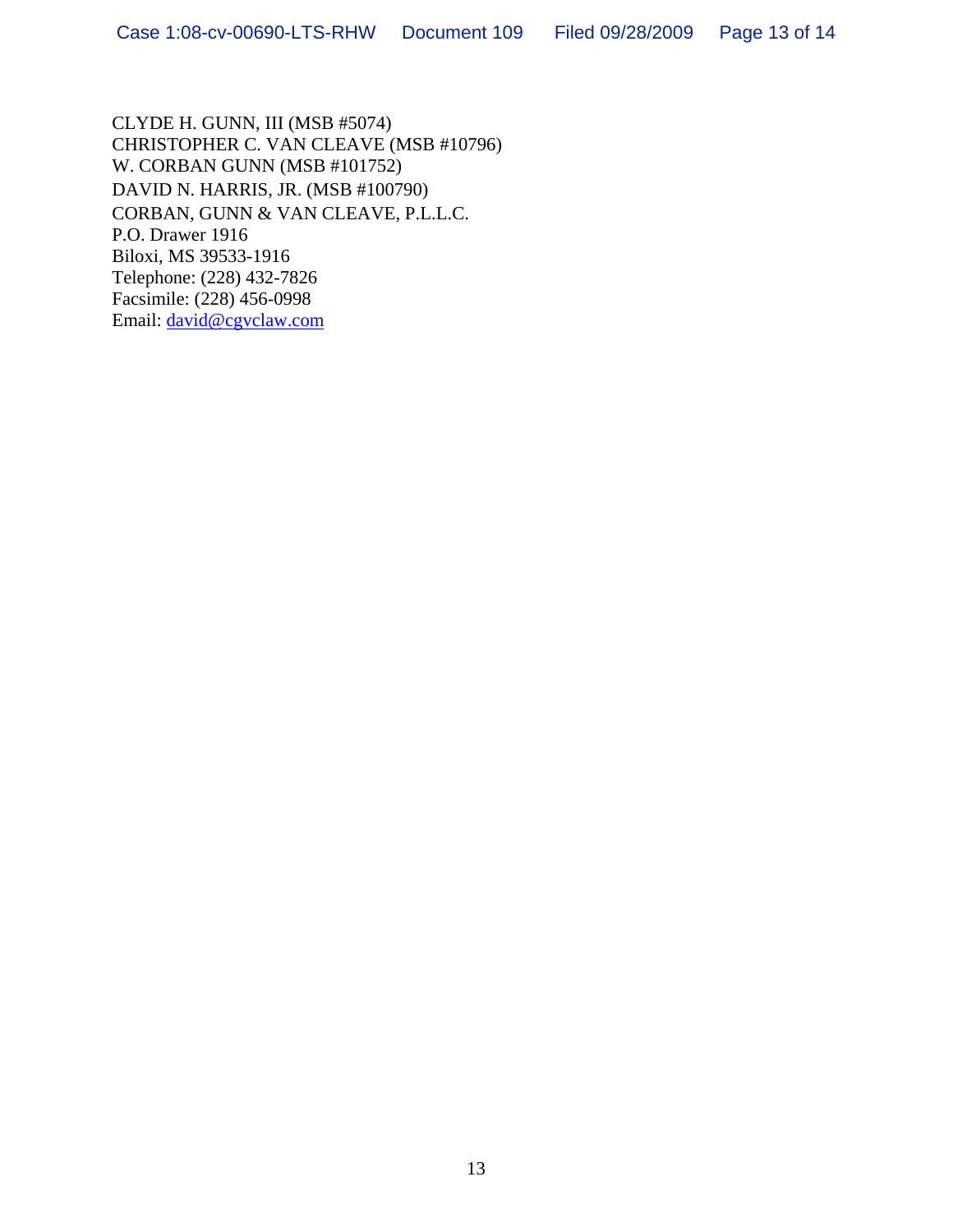## **CERTIFICATE OF SERVICE**

I, David N. Harris, Jr., hereby certify that I electronically filed the foregoing with the

Clerk of the Court using the CM/ECF system which will send notification to all counsel of

record who are CM/ECF participants, with no counsel noted as requiring service by mail.

Laura Limerick Gibbes, Esquire WATKINS LUDLAM WINTER & STENNIS, P.A. 190 East Capitol Street, Suite 800 (39201) Post Office Box 427 Jackson, Mississippi 39205-0427 Telephone: (601) 949-9400 Facsimile: (601) 949–4804 Email: [lgibbes@watkinsludlam.com](mailto:lgibbes@watkinsludlam.com) 

DANA E. HILL - PHV DANIEL F. ATTRIDGE – PHV CHRISTIAN D.H. SCHULTZ - PHV ROBERT B. GILMORE - PHV KIRKLAND & ELLIS, LLP 655 Fifteenth St., N.W., Ste. 1200 Washington, DC 20005-5793 Telephone: (202) 879-5974 Facsimile: (202) 654-9635 Email: [dhill@kirkland.com](mailto:dhill@kirkland.com) [dattridge@kirkland.com](mailto:dattridge@kirkland.com) [cschultz@kirkland.com](mailto:cschultz@kirkland.com) [rgilmore@kirkland.com](mailto:rgilmore@kirkland.com) 

# **ATTORNEYS FOR NATIONWIDE MUTUAL FIRE INSURANCE COMPANY AND NATIONWIDE MUTUAL INSURANCE COMPANY**

This, the 28th day of September, 2009.

 BY: s/ David N. Harris, Jr. DAVID N. HARRIS, JR.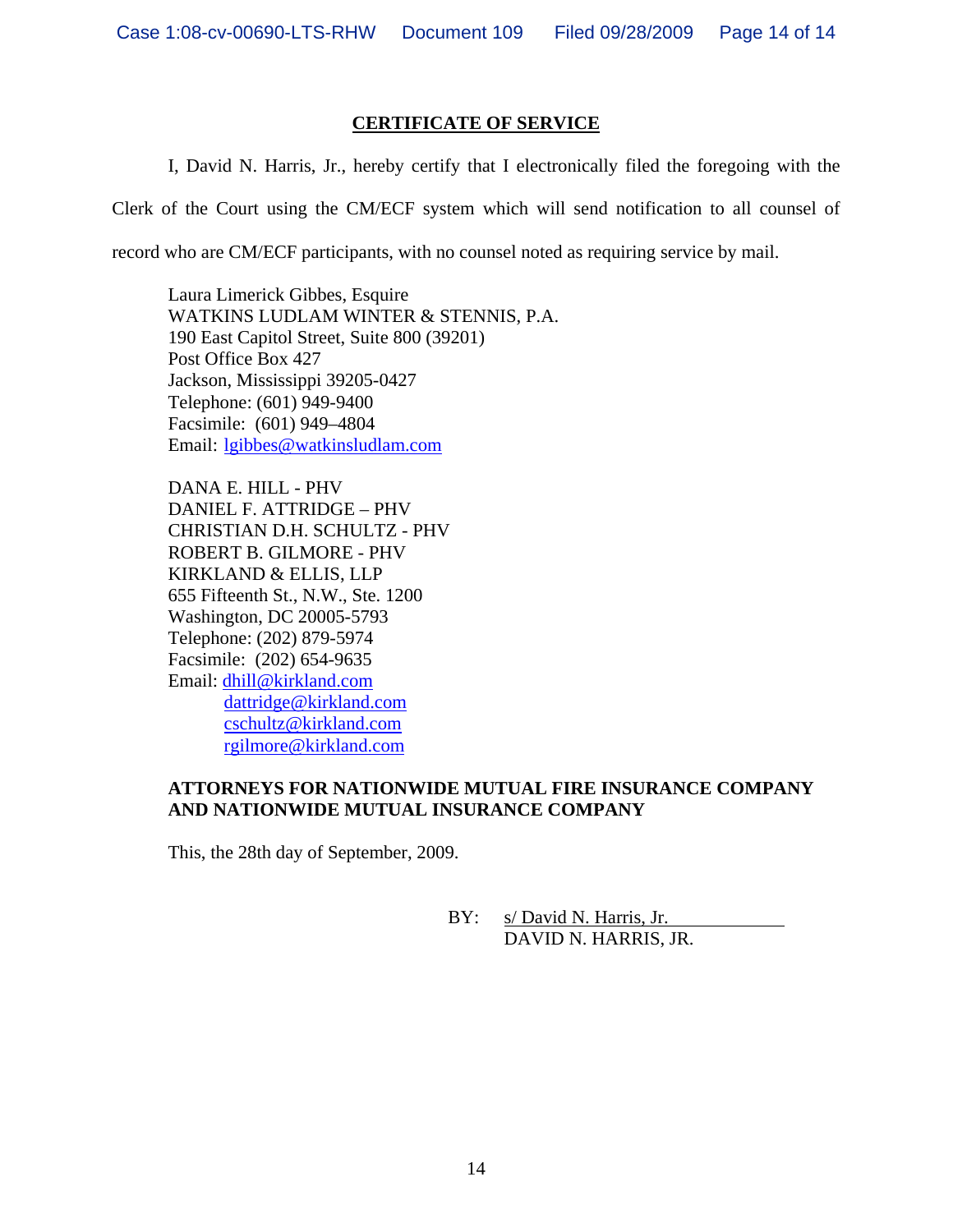IN THE UNITED STATES DISTRICT COURT FOR THE SOUTHERN DISTRICT OF MISSISSIPPI SOUTHERN DIVISION

> J. A,

-1

JOHN DRAKE, M.D., et al., )

Plaintiffs,

versus

) Cause No.:  $1:088-CV-690-LTS-RHW$ 

NATIONWIDE MUTUAL FIRE INSURANCE COMPANY,

Defendant.

Videotaped Deposition of: CHARLES HIGLEY Tuesday, August 11, 2009

At the instance of the Plaintiffs

Merrill Legal Solutions  $1 - 800 - 372 - Depo$ 

#### **EXHIBIT 1**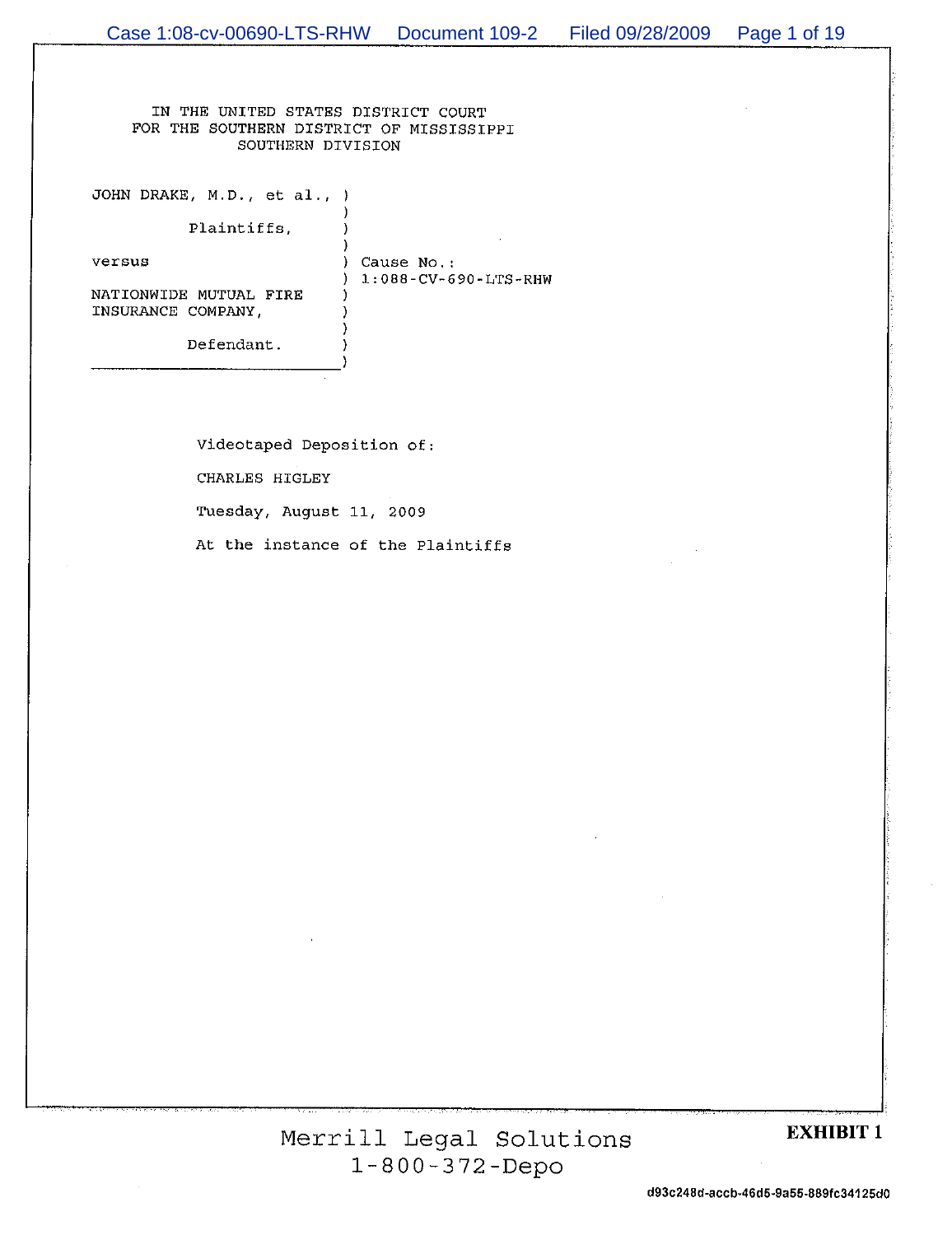| $\mathbf{1}$   | Q.<br>Now, as a result of Nationwide's          |
|----------------|-------------------------------------------------|
| $\overline{a}$ | review of Mr. Biddy's report, Nationwide made a |
| $\mathbf{3}$   | determination that there would be coverage for  |
| $\bf{4}$       | the Drakes' ALE claim; correct?                 |
| 5              | We made a business decision to provide<br>Α.    |
| 6              | payment for additional living expense, but we   |
| $7\phantom{.}$ | did not determine that there was coverage.      |
| 8              | Q.<br>You sure about that?                      |
| 9              | Α.<br>Well, can you show me what you're         |
| $10$ .         | citing because maybe my memory is wrong.        |
| 11             | MR. SCHULTZ: Just, just for the                 |
| 12             | record, I mean while Mr. Biddy's report, I      |
| 13             | believe, is dated February, 2006; is that       |
| 14             | right?                                          |
| 15             | MR. VAN CLEAVE: Yeah.                           |
| 16             | MR. SCHULTZ: The record does not                |
| $17\,$         | reflect that it was provided to Nationwide      |
| $18\,$         | at that point in time.                          |
| 19             | MR. VAN CLEAVE: Well, I think I                 |
| 20             | just introduced into the record evidence        |
| $2\sqrt{1}$    | that it was provided to Nationwide by July      |
| 22             | the 10th of 2006.                               |
| 23             | MR. SCHULTZ: Correct. I was just                |
| 24             | stating that it was not, despite having a       |
| 25             | date of February 2006, was not provided to      |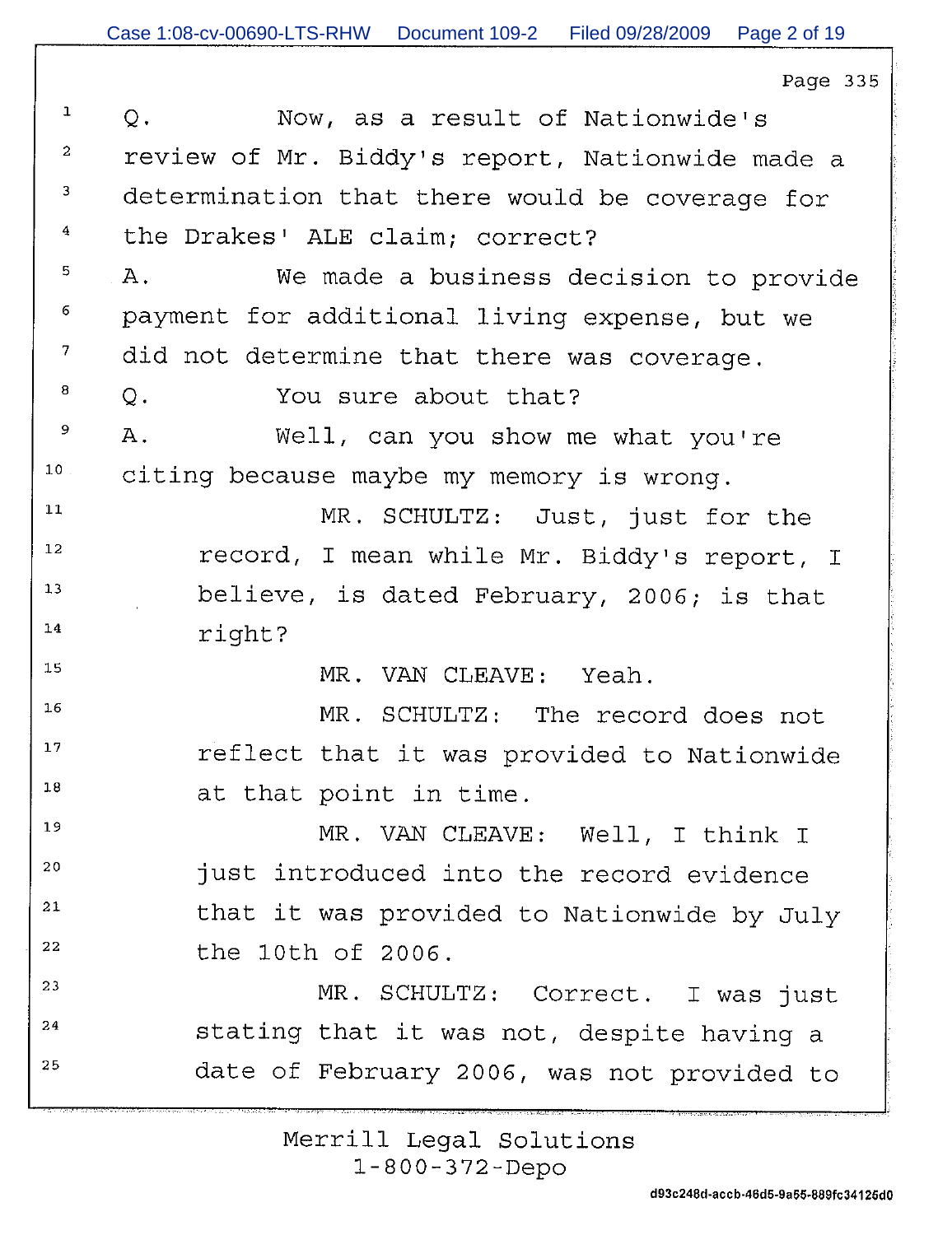| $\mathbf{1}$            | Nationwide, the record reflects, until June       |
|-------------------------|---------------------------------------------------|
| $\overline{a}$          | of 2006.                                          |
| $\overline{\mathbf{3}}$ | BY MR. VAN CLEAVE:                                |
| 4                       | Q <sub>1</sub><br>Look at Page 3487 of the claims |
| 5                       | activity log in Exhibit 4, if you will.           |
| 6                       | Α.<br>I'm sorry, I didn't catch the number.       |
| 7                       | Q.<br>3487. It's an entry on July the 24th,       |
| 8                       | 2006, by Roger Woods.                             |
| 9                       | In Mr. Woods' report in the                       |
| 10                      | second paragraph on 3487 concluded in the second  |
| 11                      | sentence that, Due to the conclusion above in     |
| $12 \,$                 | Mr. Biddy's report, this does put the cause of    |
| 13                      | loss into controversy; right?                     |
| 14                      | Α.<br>Yes.                                        |
| $15\,$                  | Q.<br>And "cause of loss into controversy"        |
| 16                      | could be otherwise stated as meaning there's a    |
| $17\,$                  | question or doubt about the cause of loss;        |
| 18                      | correct?                                          |
| 19                      | Α.<br>Yes.                                        |
| 20                      | And it was Nationwide's policy to<br>Q.           |
| 21                      | resolve doubt about cause of loss in favor of     |
| 22                      | coverage for the insured; correct?                |
| 23                      | Α.<br>Yes.                                        |
| 24                      | Q.<br>And so that's what Nationwide decided       |
| 25                      | to do on July the 24th, 2006; correct?            |
|                         |                                                   |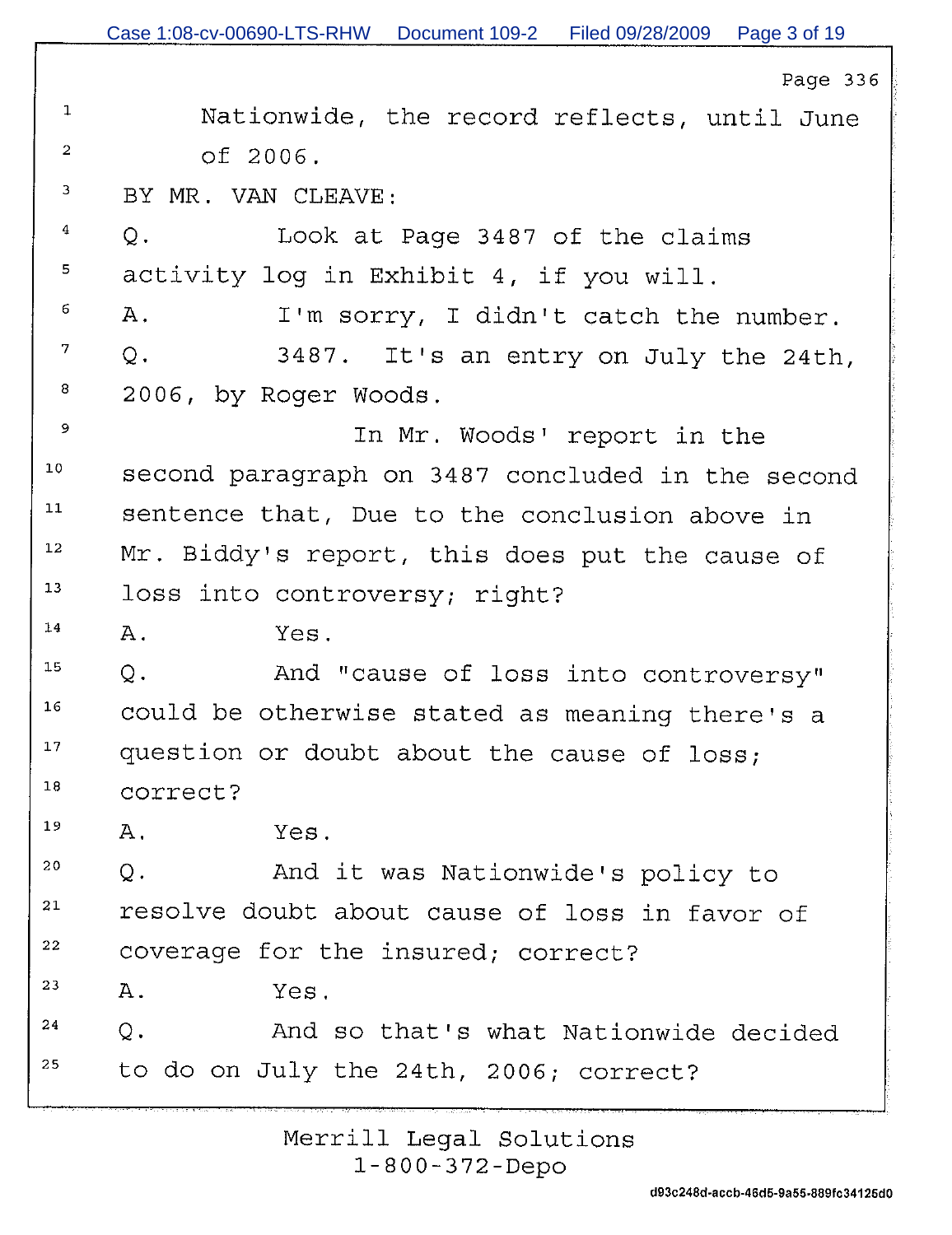$\mathbf{1}$ Α. Yes. And that's why I stated that it  $\overline{a}$ was a business decision, and that's what I 3 consider a compromise --

 $\overline{4}$  $Now - \circ$ .

5  $A$ . -- when there's that' kind of dispute. 6 Did Nationwide ever communicate to the  $\circ$ . 7 Drakes that it had concluded there was a doubt 8 about the cause of loss to their home and that 9 Nationwide was going to resolve that doubt in  $10$ favor of coverage?

 $11$ Well, our investigative work on this Α.  $12$ matter was not complete at that time in that we -- as Mr. Woods directed, the report from Ted  $13$  $14$ Biddy was sent to H.S.A. for review.

15  $\circ$ . Well, that's right. And you also made  $16$ a decision as reflected on Page 3481 on  $17$ 10/17/2006 to find out how much was paid to the  $18$ Drakes under their wind policy; right?

19 Α. Yes.

 $20$ And that was a direction that you  $Q<sub>1</sub>$ 21 personally gave; correct?

22  $A$ . Yes.

23 And the conclusion of that  $\circ$  . 24 investigation was that the Drakes had been paid 25 policy limits for damage to their dwelling under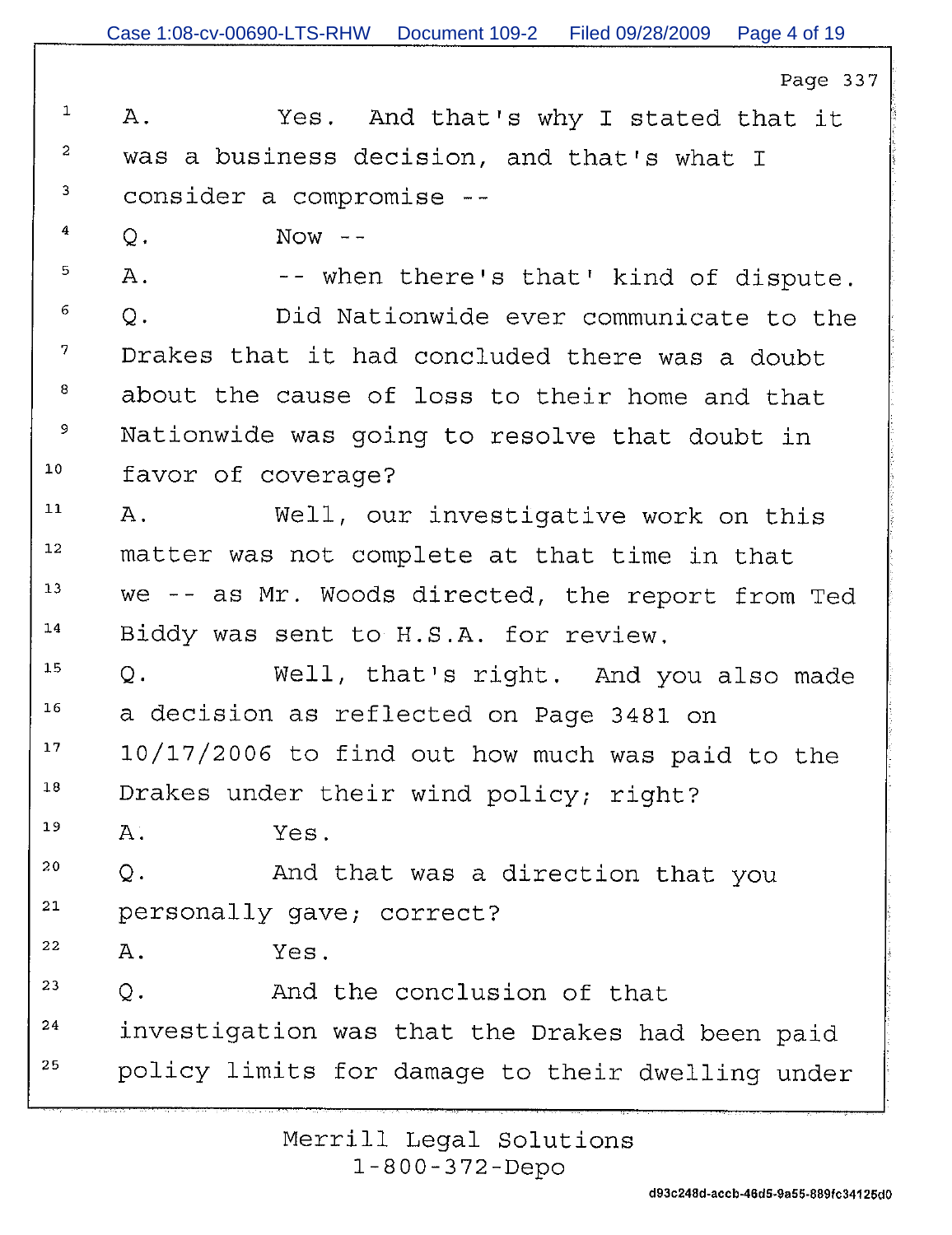IN THE UNITED STATES DISTRICT COURT FOR THE SOUTHERN DISTRICT OF MISSISSIPPI SOUTHERN DIVISION

JOHN DRAKE, M.D., et al., )

Plaintiffs,

versus

) Cause No.:  $1:088-CV-690-LTS-RHW$ 

NATIONWIDE MUTUAL FIRE INSURANCE COMPANY,

Defendant.

Videotaped Deposition of: CHARLES HIGLEY Tuesday, August 11, 2009 At the instance of the Plaintiffs

## **EXHIBIT 2**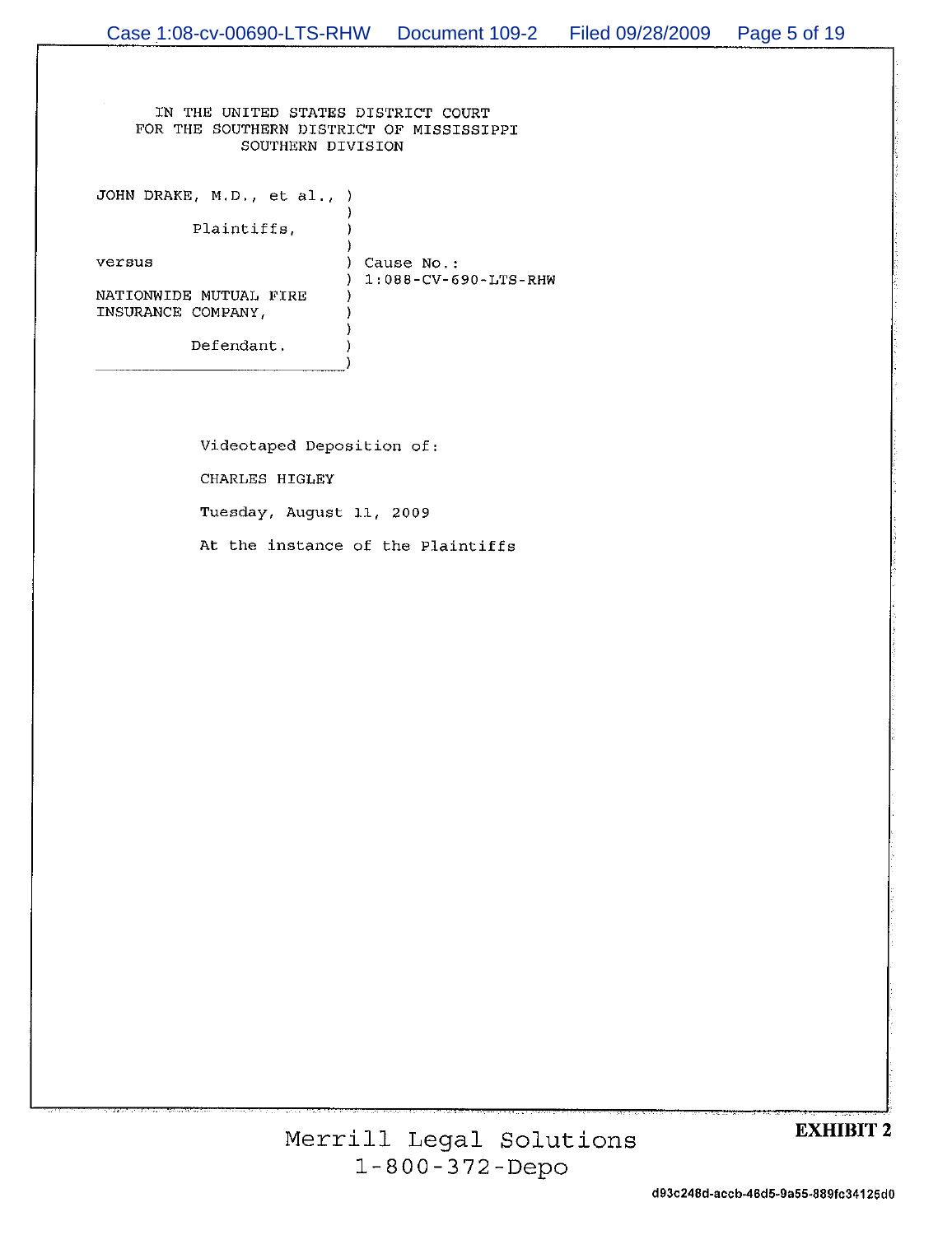Case 1:08-cv-00690-LTS-RHW Document 109-2 Filed 09/28/2009 Page 6 of 19

Page 349

 $\,1\,$ party that doesn't have anything to do with the 2 particular claim.  $\mathbf{3}$ And so I -- other than that, I  $\bf{4}$ don't know anything about this. 5 Now look at the entry in part of the  $\circ$ . 6 electronic claim file, which is Exhibit 4, on 7 Page 110, dated 7/23/2007. 8 MR. SCHULTZ: Which page are you 9 looking at?  $10$ MR. VAN CLEAVE: 110.  $11$ On Exhibit 4?  $A$ .  $12$ BY MR. VAN CLEAVE:  $13$ Q.  $Right. 7/23/07.$  $14$ MR. SCHULTZ: 7/23/07. 15 BY MR. VAN CLEAVE:  $16$  $Q$ . Do you see that?  $17$ Which entry?  $A$ . 18 7/23/07, in the middle of the page.  $\circ$ . 19  $A$ . Yes.  $20$ And this is an entry by Alec Harmer, I  $Q$ . 21 presume, or whoever the claims associate was at 22 that time. 23 Yeah. That's who it's Α. Yes.  $24$ designated as. 25 Regarding a conversation with the Q.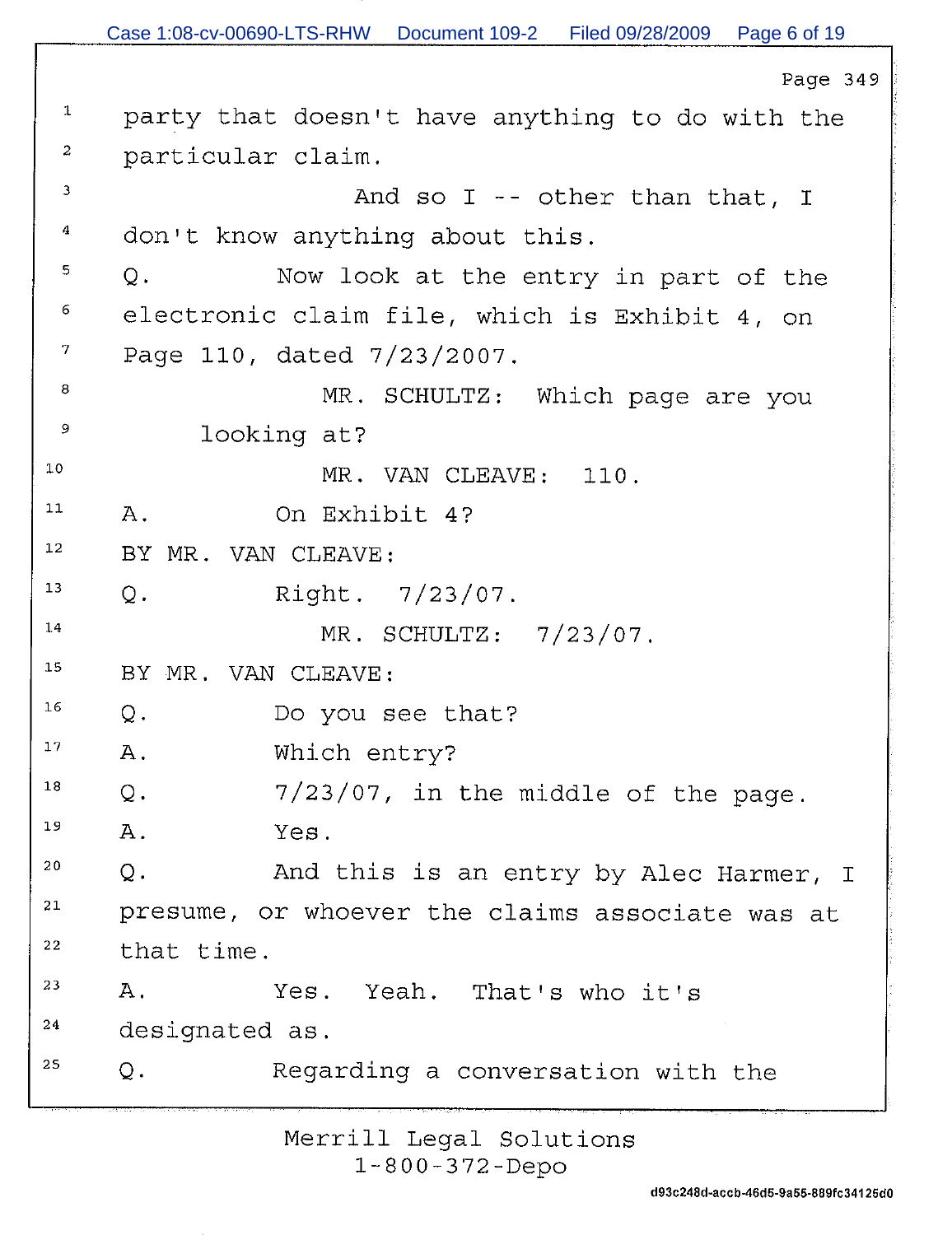$\mathbf{1}$ Drakes; right?

2  $A$ . Yes.

 $\overline{3}$ And this was after the time that a  $\circ$ . 4 decision had been made that there was a doubt about the cause of loss and that that doubt was 5 6 going to be resolved in favor of coverage for 7 the Drakes; correct?

MR. SCHULTZ: Objection to form. 8 9  $A.$ It was, yes.

 $10$ BY MR. VAN CLEAVE:

 $11$ But what Mr. Harmer's report reflects Q.  $12$ in the final two sentences that he explained to  $13$ the Drakes was, quote, CA explained there are  $14$ homes within eyeshot of PH's home that were not  $15$ made unlivable by wind. They appear to suffer  $16$ far less flood damage and were still standing.  $17$ Most likely the home would not be unlivable due  $18$ to wind for the max 12-month period of coverage 19 under ALE; right?

 $20$ That's what it says. Α.

21 So according to Nationwide's claims  $O<sub>1</sub>$ 22 file, as of July the 23rd, 2007, Nationwide's 23 claims personnel were still advising the Drakes that there would not be full coverage for the 24 25 policy period under the ALE provisions of their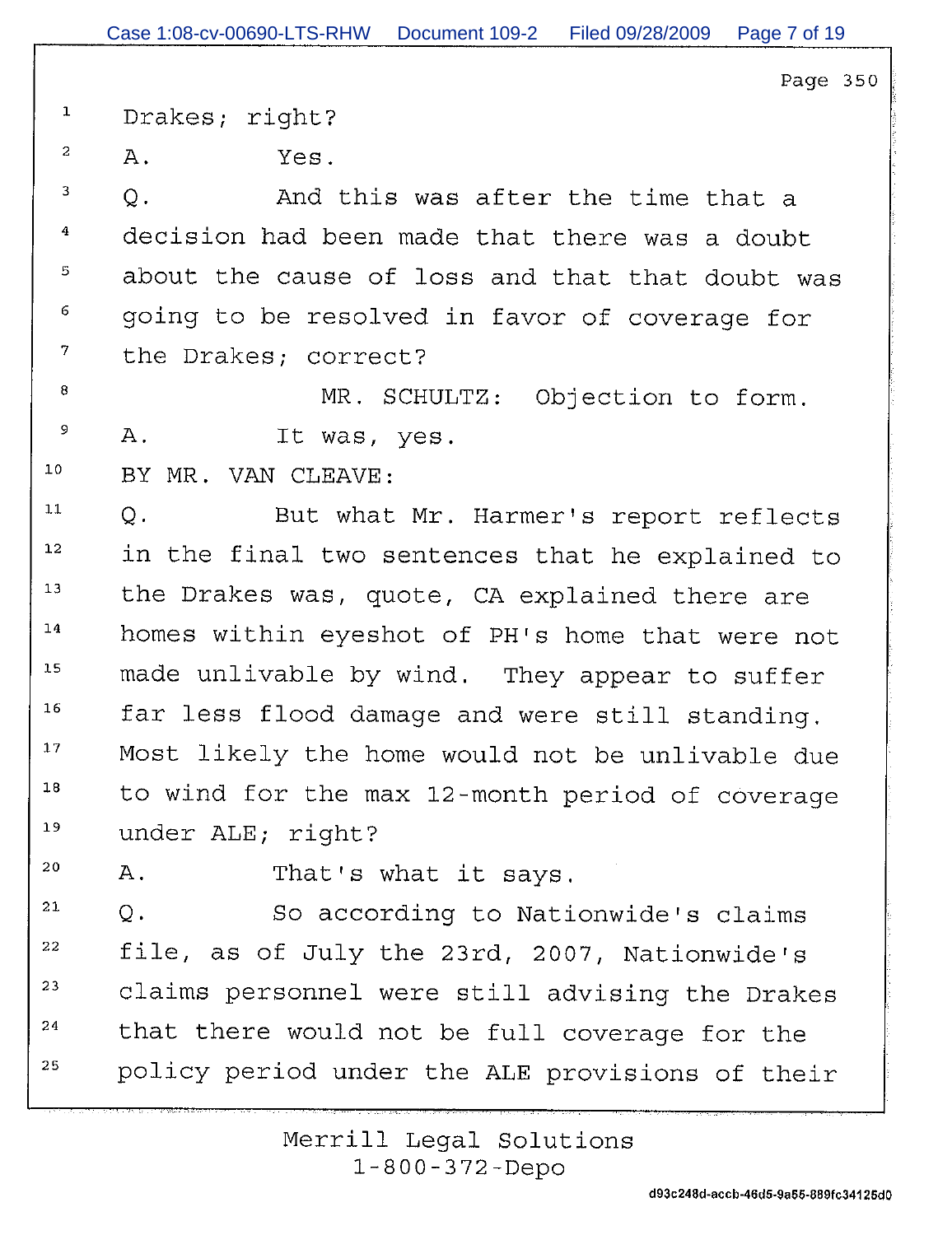|                         | rayo bo                                          |
|-------------------------|--------------------------------------------------|
| $\mathbf{1}$            | policy; correct?                                 |
| $\overline{\mathbf{c}}$ | MR. SCHULTZ: Objection to form;                  |
| 3                       | misstates the document.                          |
| 4                       | I can only take it as written, as<br>$A$ .       |
| 5                       | stated. Other than that, I don't have any        |
| 6                       | commentary to add to it.                         |
| $\mathcal{I}$           | BY MR. VAN CLEAVE:                               |
| 8                       | Certainly the Drakes should not have<br>Q.       |
| 9                       | been informed such as of that date; isn't that   |
| 10                      | true, sir?                                       |
| 11                      | MR. SCHULTZ: What do you mean by                 |
| 12                      | "such, " Christopher?                            |
| 13                      | BY MR. VAN CLEAVE:                               |
| 14                      | Q.<br>The Drakes should not have been            |
| 15                      | informed as of July of 2007, assuming that       |
| 16                      | that's the right date for that entry, that there |
| 17                      | would probably not be coverage for the entire    |
| 18                      | 12-month period on their ALE claim.              |
| 19                      | MR. SCHULTZ: Objection to form.                  |
| 20                      | BY MR. VAN CLEAVE:                               |
| 21                      | Right?<br>$Q$ .                                  |
| 22                      | Α.<br>I would rather that conversation not       |
| 23                      | to have been held.                               |
| 24                      | Well, it was contrary to the claims<br>$Q$ .     |
| 25                      | decision that had been made by Nationwide        |
|                         |                                                  |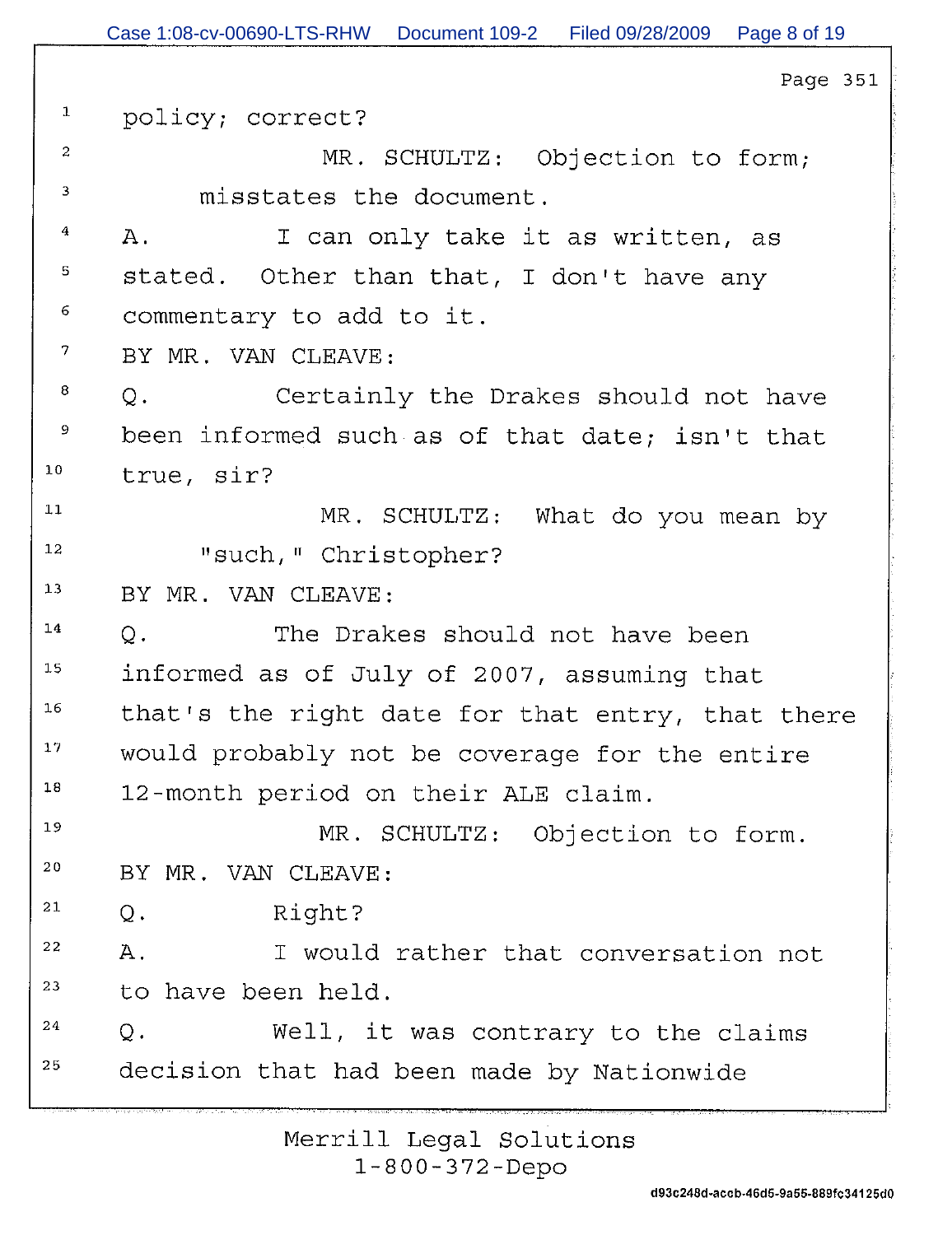| $\mathbf 1$             | management as of that date; true?                   |
|-------------------------|-----------------------------------------------------|
| $\overline{a}$          | Α.<br>Yes.                                          |
| $\overline{3}$          | Now, the Drakes did in fact send<br>$Q$ .           |
| $\overline{\mathbf{4}}$ | receipts for food, clothing and furniture that      |
| 5                       | were received by Nationwide on July 15th, 2007;     |
| 6                       | is that right?                                      |
| $7\overline{ }$         | And I'm going to hand you what                      |
| 8                       | I'm marking as Exhibit 34 to your deposition.       |
| 9                       | (Exhibit 34 marked.)                                |
| $10\,$                  | And that's a letter dated July 17th,<br>Q.          |
| 11                      | 2007, to the Drakes from claims representative      |
| $12\,$                  | Alec Harmer; right?                                 |
| $13$                    | Α.<br>Yes.                                          |
| 14                      | $Q$ .<br>And the very first sentence says, I'm      |
| 15                      | writing you to confirm Nationwide did receive       |
| 16                      | your letter dated July 15th, 2007. You included     |
| $1\,7$                  | receipts for food, clothing and furniture;          |
| 18                      | correct?                                            |
| 19                      | Α.<br>Yes.                                          |
| 20                      | Q.<br>And in fact you're aware that the             |
| 21                      | Drakes presented those receipts totaling some       |
| 22                      | $$11,000$ and some-odd -- $11,000$ some-odd dollars |
| 23                      | to Nationwide and expressed that those were         |
| 24                      | expenses incurred that were necessary to            |
| 25                      | maintain the Drakes' ordinary standard of           |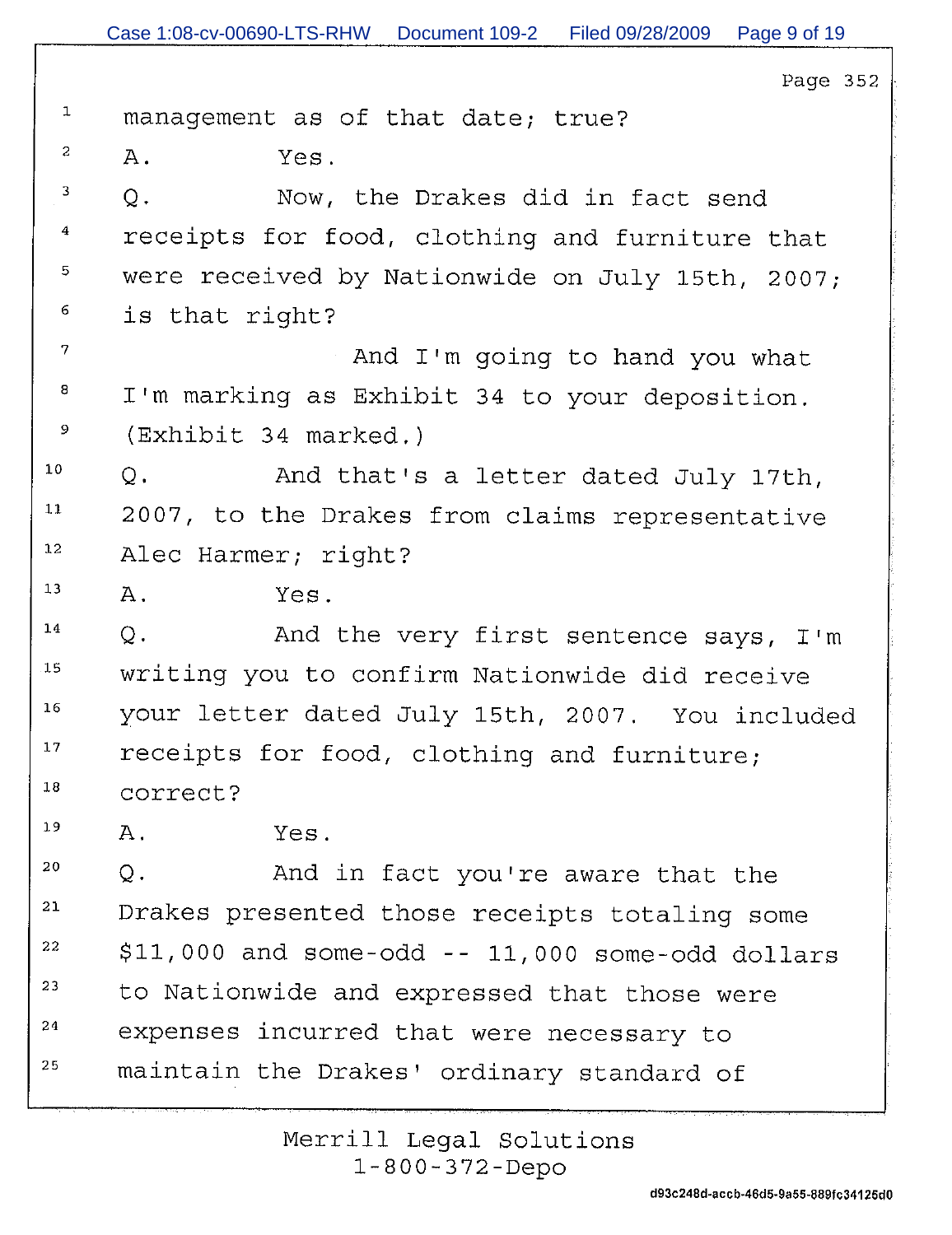0200 ADVISORY COMMENTS: - Drake, John K And Debarah J. called the agency to determine how much was paid on the xwind and flood policies. Left message on office voice mail.

Date: 2006-10-24 Time: 13:05:34 To: 63MSPROPENG CC: From: Mail Room Subject: 05 Imported Images\*\*Engineers Invoice\*\*

A2001001A06J24B30528F51343 IMAGE: 05 Imported Images\*\* Engineers Involce\*\*

Date: 2006-10-17 Time: 18:31:12 To: John Hughes CC: HIGLEYC From: Charles Higley Subject: Route: See log

See log.



Date: 2006-10-17 Time: 18:30:59 Creator: HIGLEYC Assignee: TNCTAAM2 Cov: Claimant:

0136 Associate Director Review: Reserve and Activilty....Reserve is closed.

To: John Hughes, please contact agent to find out how much coverage and how much was paid under the X-wind and flood policies. Obtain copies of each estimate.

Please contact PH and request copies of all incurred expense relating to ALE following this loss.

With the above info, we will try to determine the amount of covered ALE loss so that same can be paid to PH. Let me know if you have questions. Thanks.

Date: 2006-10-17 Time: 18:31:12 To: John Hughes CC: HIGLEYC From: Charles Higley Subject: Route: See log

See log.

Date: 2006-10-16 Time: 17:56:35

> **CUMULATIVE EXHIBIT 3**

**NW-DRA000322**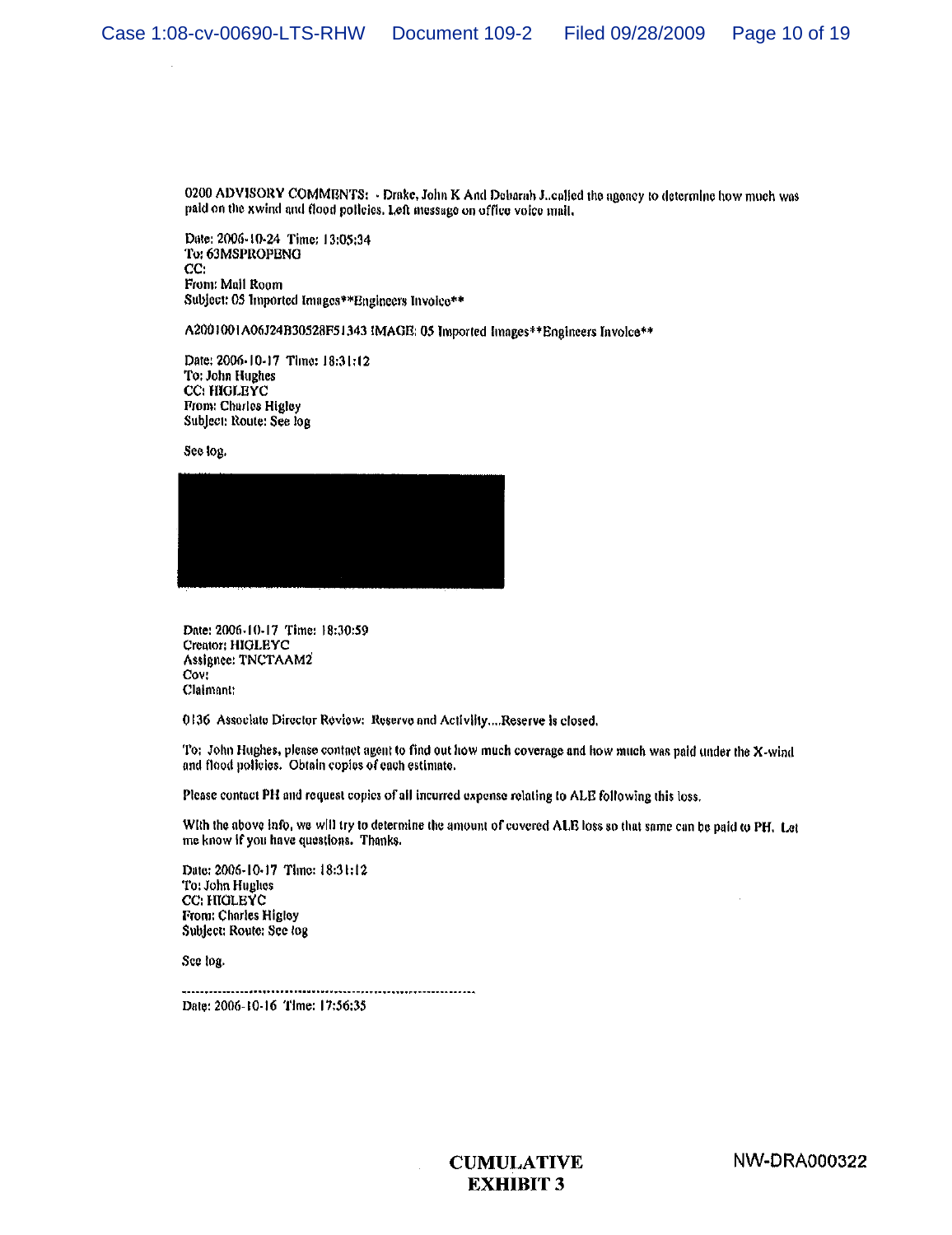$\bullet$ 

 $\ddot{\phantom{a}}$ 

| Beton Rouge LA 70816<br>(225) 293-5900 | 4150 Soum Sharwood Forest Blvd |                                |                | <b>AIG Claims</b>      |
|----------------------------------------|--------------------------------|--------------------------------|----------------|------------------------|
|                                        |                                |                                |                |                        |
|                                        |                                |                                |                |                        |
|                                        |                                | In John Highes- NationWiderman |                |                        |
| Faxx                                   | $238 - 0962$                   |                                | # Pagest       | (including this cover) |
| <b>Phone:</b>                          |                                | Dator                          | $1D - 26 - 06$ |                        |
|                                        | 2ebo(ah)                       | Drake <sub>cc</sub> .          |                |                        |
| <b>C.</b> Urgent                       | <b>For Roview</b>              | <b>C</b> Please Comment        | n Please Reply | El Please Recycle      |
|                                        |                                |                                |                |                        |
| pistentas<br>ron                       |                                |                                |                |                        |
|                                        |                                |                                |                |                        |
|                                        |                                |                                |                |                        |
|                                        |                                |                                |                |                        |
|                                        |                                |                                |                |                        |
|                                        |                                |                                |                |                        |
|                                        |                                |                                |                |                        |
|                                        |                                |                                |                |                        |
|                                        |                                |                                |                |                        |
|                                        |                                |                                |                |                        |

 $\sim$ 

 $\bullet$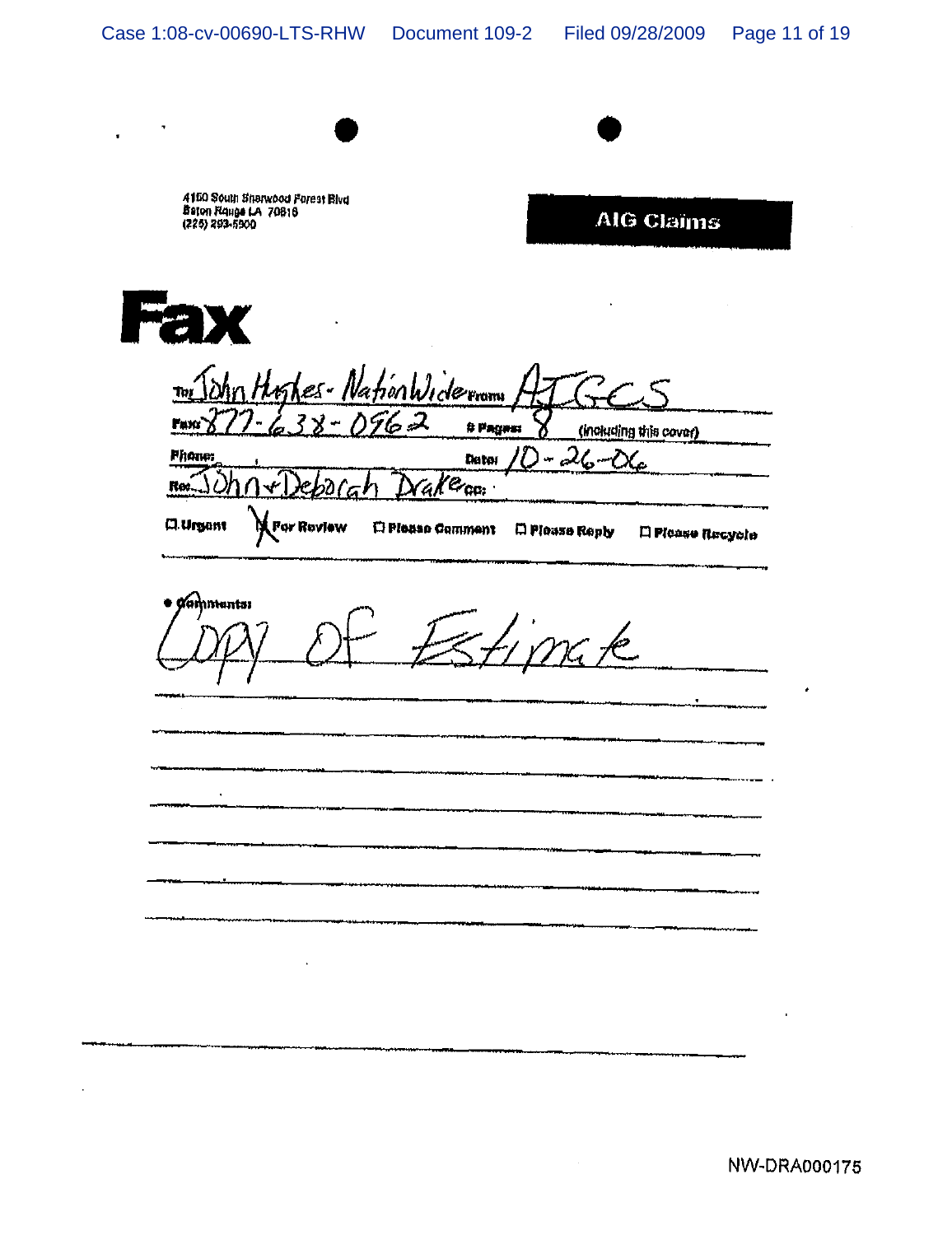| <b>Statement of Loss</b>                                                                                                                                                   |                                                          |                                                              |                  | talm # PG050305-CB |              |
|----------------------------------------------------------------------------------------------------------------------------------------------------------------------------|----------------------------------------------------------|--------------------------------------------------------------|------------------|--------------------|--------------|
| Adjuster                                                                                                                                                                   |                                                          | <b>Phillips/Greene LLC</b>                                   |                  |                    |              |
| Tom Barren, Jr.                                                                                                                                                            |                                                          | PO Box 14128                                                 |                  | October 22, 2005   |              |
| Phone<br>fox                                                                                                                                                               |                                                          | Jackson, MS 39236<br>Phone (866) 952-2599 Pax (866) 952-2597 |                  |                    |              |
| Insured Name Drake, John & Deborah<br>Loss Address<br>Phone Number (228) 324-8292<br>Other Phone<br>$(228) 875 - 5176$<br>Ins Company Mississipps Wind Underwriters Assoc. | 95 LaBranche Ave, Ocean Springs, MS 39564<br>Ins Claim # |                                                              |                  | Date of Lame       | 8/29/2005    |
| Abstract of Coverage                                                                                                                                                       |                                                          |                                                              |                  |                    |              |
| CPD078109603<br>Policy $\mu$<br>Forma<br>Акспеу<br>Agent                                                                                                                   | <b>Effective</b>                                         | 6/18/2005 - 6/17/2006                                        |                  |                    |              |
| Coverage                                                                                                                                                                   |                                                          | Limit                                                        |                  |                    | Deductible   |
| Coverage - Building                                                                                                                                                        |                                                          | \$400,000.00                                                 | 80% Co-Insurance |                    | \$8,000.00   |
| Coverage - UPP                                                                                                                                                             |                                                          | \$200,000.00                                                 |                  |                    | \$4,000.00   |
| Coverage - Building                                                                                                                                                        |                                                          |                                                              |                  |                    |              |
| \$400,000.00<br>Coverage                                                                                                                                                   | 80% Co-Insurance                                         |                                                              |                  |                    |              |
|                                                                                                                                                                            | <b>RC</b> Detail                                         | <b>ACV Detail</b>                                            | Vulue            | Loss               | Chim         |
| Total Replacement Cost Loss<br>Loss Depreciation                                                                                                                           | \$465,770.87                                             | \$455,770.87                                                 |                  |                    |              |
| <b>ACV Loss</b>                                                                                                                                                            |                                                          | (\$62,797,86)                                                |                  |                    |              |
| Less Deductible Applied (\$8,000.01) Maximum(\$8,000.00)                                                                                                                   |                                                          | \$402,973.01                                                 |                  | \$402,973.01       |              |
| Less Excess                                                                                                                                                                | $($ \$57,770.87)                                         | (S8, 000.00)<br>50.00                                        |                  |                    |              |
| <b>ACV Claim</b>                                                                                                                                                           | $(*394,973.01)$                                          | \$394,973.01                                                 |                  |                    |              |
| Recoverable Depreciation                                                                                                                                                   | \$5,026.99                                               |                                                              |                  |                    | \$394,973.01 |
| Coverage - UPP                                                                                                                                                             |                                                          |                                                              |                  |                    |              |
| \$200,000,00<br>Coverage                                                                                                                                                   |                                                          |                                                              |                  |                    |              |
|                                                                                                                                                                            | <b>RC</b> Detail                                         | ACV Detail                                                   | Value            | Luss               | Claim        |
| Total Replacement Cost Loss<br>Less Depreciation                                                                                                                           | \$462,677.00                                             | \$462,677.00                                                 |                  |                    |              |
| <b>ACV Loss</b>                                                                                                                                                            |                                                          | (S172, 435.95)                                               |                  |                    |              |
| Less Non-Recoverable Depreciation                                                                                                                                          | (\$172,435.95)                                           | \$290.241.05                                                 |                  | \$290,241.05       |              |
| Less Deductible Applied (\$4,000.00 Maximum) \$4,000.00)                                                                                                                   |                                                          | (\$4,000.00)                                                 |                  |                    |              |
| Less Excess                                                                                                                                                                | (\$86,241.05)                                            | (\$86,241.05)                                                |                  |                    |              |
| <b>ACV Claim</b><br>Renoverable Depreciation                                                                                                                               | (\$200,000,00)                                           | \$200,000.00                                                 |                  |                    | \$200,000.00 |
|                                                                                                                                                                            |                                                          |                                                              |                  |                    |              |

 $\hat{\boldsymbol{\beta}}$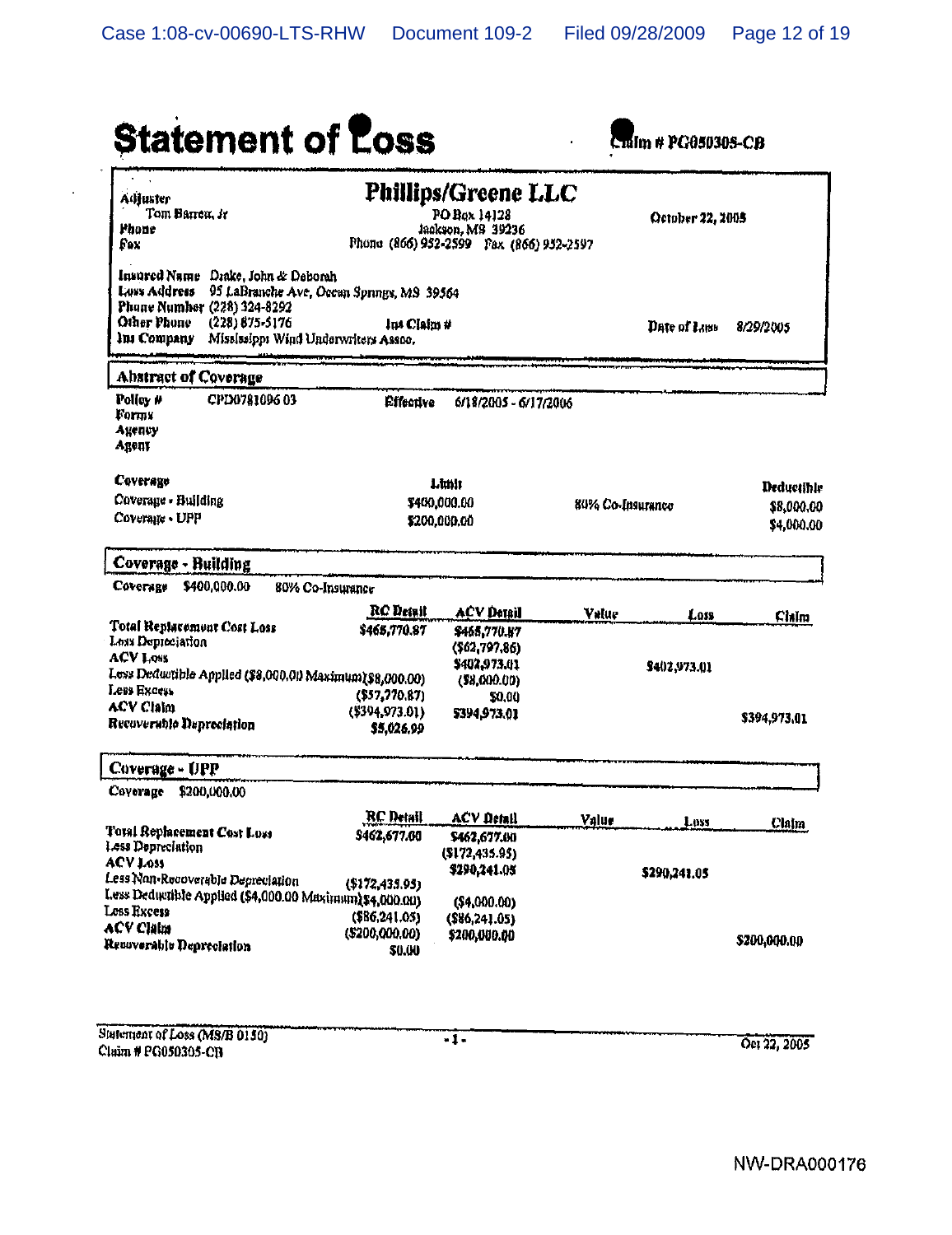| Total ACV Loss & Claim                                                                                                                                     |           | \$693,214.06 | \$594,973.01 |
|------------------------------------------------------------------------------------------------------------------------------------------------------------|-----------|--------------|--------------|
| <b>PAAN ANTIQUE SERVICE DE LA BIJVANIE DE LA BIJVANIE DE LA BIJVANIE DE LA BIJVANIE DE LA BIJVANIE DE LA BIJVANIE</b><br>  Total Recoversible Depreciation | 55.026.99 |              |              |
|                                                                                                                                                            |           |              |              |

A copy of this document does not constitute a settlement of this claim. The above figures are subject to insurance<br>company approval.

Accepted by the community of the contract of the contract of the contract of the contract of the contract of the contract of the contract of the contract of the contract of the contract of the contract of the contract of t

 $\sim$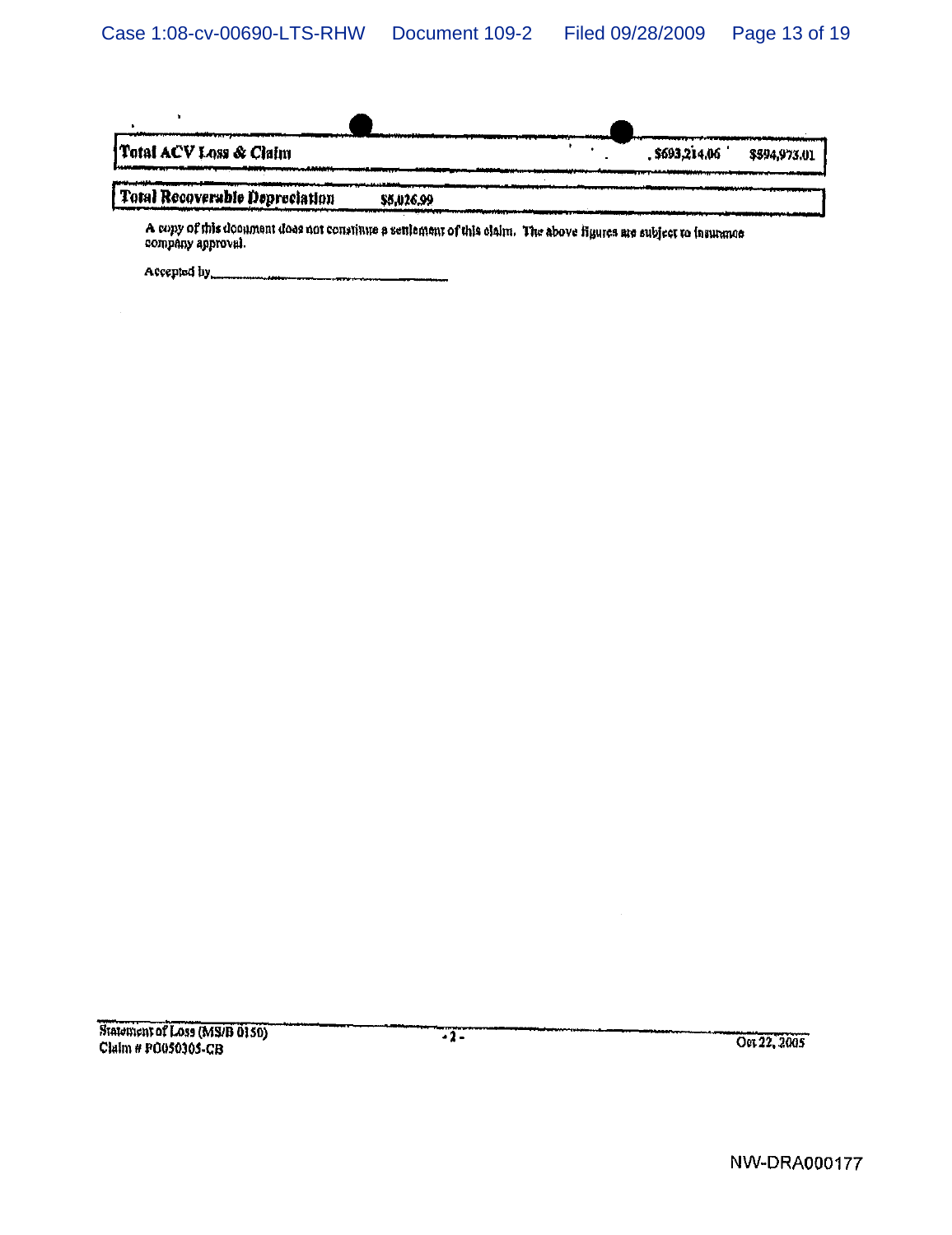

 $Cla(m)$ #

PG050305-CB

| <b>Adjustur</b><br>Tom Barrett, Ir<br>Phone<br>Fax                                                                                                                                                                    | <b>Phillips/Greene LLC</b><br>PO Box 14128<br>Jackson, MS 39236<br>Phone (866) 952-2599 Fax (866) 952-2597 |              |                 | October 22, 2005 |              |
|-----------------------------------------------------------------------------------------------------------------------------------------------------------------------------------------------------------------------|------------------------------------------------------------------------------------------------------------|--------------|-----------------|------------------|--------------|
| Insured Name<br>Drake, John & Deborah<br>Loss Address<br>95 LaBranche, Ocean Springs, MS 39564<br>Phone Number (228) 324-8292<br>Other Phone<br>(728) 875-5176<br>Ins Company<br>Mississippi Wind Underwriters Assoc. | Policy #<br>CPD0781096 03<br>Ins Claim #                                                                   |              | Date of Loss    | 8/29/2005        |              |
|                                                                                                                                                                                                                       | Coverage - Building                                                                                        |              |                 |                  |              |
| Roof                                                                                                                                                                                                                  |                                                                                                            |              |                 |                  |              |
|                                                                                                                                                                                                                       |                                                                                                            | Repl. Cost   | Depr.           | ACV              | OP RD        |
| Replace Architeculral Shingles, 50 Year                                                                                                                                                                               | 38 SQ @ \$275.00 *                                                                                         | \$10,450,00  | \$4,180,00      | \$6,270.00       |              |
| Replace Blastomeric Routing                                                                                                                                                                                           | 6 SQ @ \$242.66                                                                                            | \$1,455,96   | \$72.80         | \$1,383.}6       |              |
| Steep Roof Allowance                                                                                                                                                                                                  | 38 SQ @ \$20.00 W                                                                                          | \$760.00     | \$304.00        | 5456.UO          |              |
| Replace Roof Sheathing                                                                                                                                                                                                | 3800 SF @ \$1.34                                                                                           | \$5,092.00   | \$763.80        | \$4,328.20       |              |
| Replace Hand Framed Roof 2"x8" Rafters                                                                                                                                                                                | 3800 SF @ \$3.33                                                                                           | \$12,654,00  | \$1,898.10      | \$10,755 90      |              |
|                                                                                                                                                                                                                       | Roof Total                                                                                                 | \$30,411.96  | \$7,218.70      | \$23,193.26      |              |
| Second Floor Exterior (50' x 40')<br>2,000 sf Floor                                                                                                                                                                   | 2,000 af Ceiting                                                                                           | 180 lf Floor | 180 If Ceiling  |                  |              |
|                                                                                                                                                                                                                       |                                                                                                            | Repl. Cost   | Depr.           | AÇ V             | OP RD        |
| Replace Fascia Board                                                                                                                                                                                                  | 365 LF @ \$3.65                                                                                            | \$1,332,25   | \$146.55        | \$1,185.70       |              |
| Inolades Third Story                                                                                                                                                                                                  |                                                                                                            |              |                 |                  |              |
| Paint Exterior Fascia                                                                                                                                                                                                 | 365 LF @ \$1.19 '                                                                                          | \$434.35     | \$56.47         | \$377.88         |              |
| Includes that story                                                                                                                                                                                                   |                                                                                                            |              |                 |                  |              |
| Replace Wood Soffit                                                                                                                                                                                                   | 730 SF @ \$5.36                                                                                            |              |                 |                  |              |
| Includes third story                                                                                                                                                                                                  |                                                                                                            | \$3,912,80   | <b>\$430.41</b> | \$3,482.39       |              |
| Replace PBR SF: Studwall                                                                                                                                                                                              | 3942 SF @ \$3.57                                                                                           | \$14,072,94  | \$985.11        |                  |              |
| Includes interior                                                                                                                                                                                                     |                                                                                                            |              |                 | \$13,087.83      |              |
| Replace Sxterior Wall Sheathing                                                                                                                                                                                       | 2891 SF @ \$1.34                                                                                           | \$3,873.94   | \$271.18        | \$3,602.76       |              |
| Replace Brick Veneer                                                                                                                                                                                                  | 2891 SF@ \$11.55                                                                                           | \$33,391.05  | \$4,340.84      | \$29,050.21      |              |
| Replace Stucco                                                                                                                                                                                                        | 228 SF @ \$3.56                                                                                            | \$811,68     | \$56.82         | \$754.86         |              |
| Window Replacement Allowance                                                                                                                                                                                          | 1 LS @ \$9,116.48 W                                                                                        | \$9,116.48   | \$1,914.46      | \$7,202.02       |              |
| Allowance To Trim Windows                                                                                                                                                                                             | i LS @ \$3,150.00 *                                                                                        | \$3,150.00   | \$567.00        | \$2,583,00       |              |
| Allowance To Palat Window Trim                                                                                                                                                                                        |                                                                                                            | \$2,135.00   | \$277.55        | \$1,857.45       |              |
| Replace Porch Rail w/ Balusters                                                                                                                                                                                       | 145 LF @ \$17.27                                                                                           | \$2,504.15   | \$325.54        | \$2,178.61       |              |
| Paint Porch Rail with Balusters                                                                                                                                                                                       | 145 LF @ \$5.52                                                                                            | \$800.40     | \$136.07        | \$664,33         |              |
| Replace Brick Chimney                                                                                                                                                                                                 | 25 LF @ \$214.08                                                                                           | \$5,352.00   | \$802.80        | \$4,549.20       |              |
| Adjuster Summary (MS/B 0120)                                                                                                                                                                                          | -1.                                                                                                        |              |                 |                  | Ост 22, 2005 |

Clmm # PG050305-CB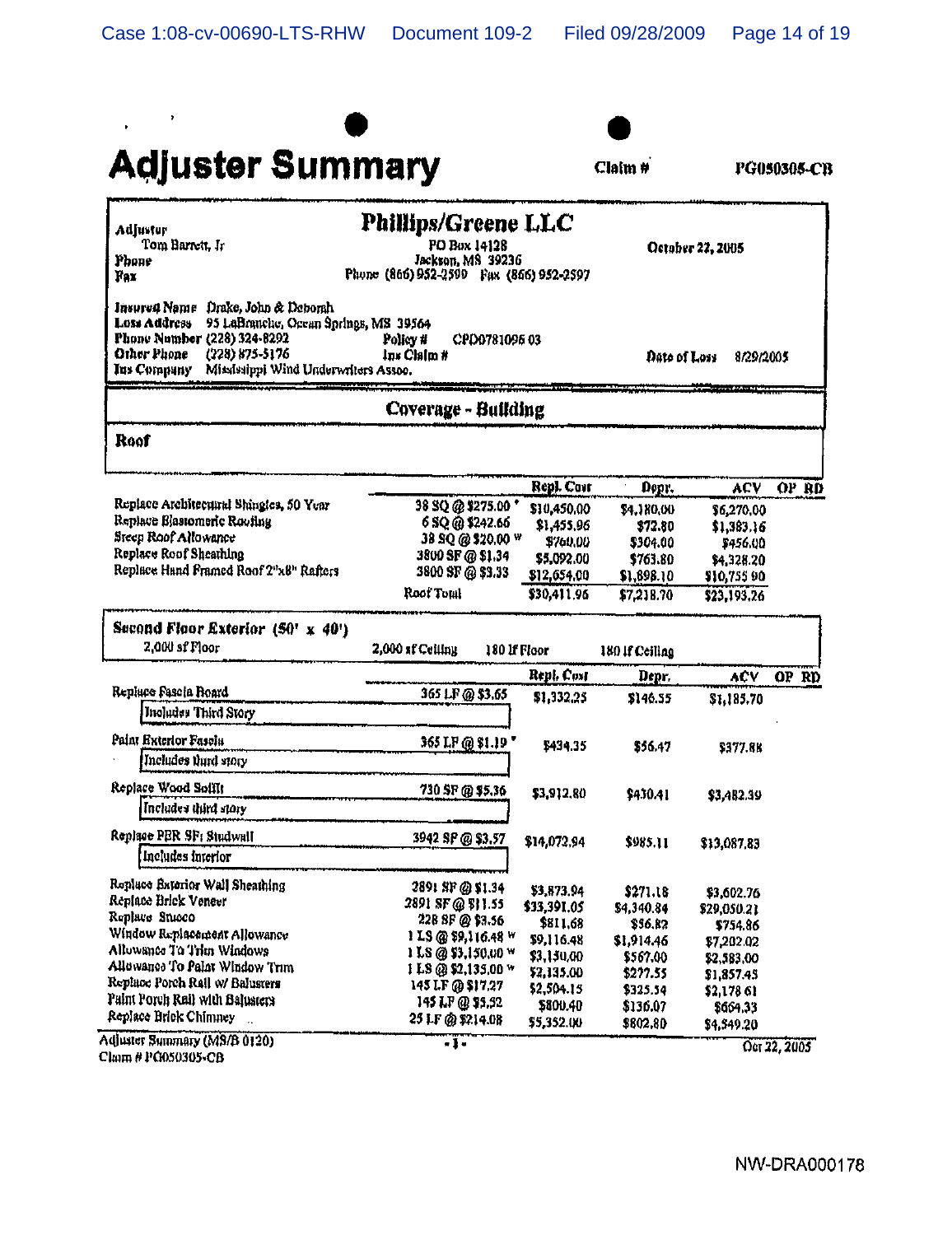|                                                                                                        |                                     | Repl. Cost             | Depr.                | ACV                       | OP RD |
|--------------------------------------------------------------------------------------------------------|-------------------------------------|------------------------|----------------------|---------------------------|-------|
| Paint Exterior Porch Posts<br>Resercen Porch                                                           | 9 BA @ \$16.54<br>432 SF @ \$0.00 W | \$148,86<br>\$0.00     | \$19.35<br>\$0.00    | 129.51<br>\$0.00          |       |
|                                                                                                        | Second Floor Exterior Total         | \$81,035.90            | \$10,330.15          | \$70,705,75               |       |
| Second Floor Interior $(79' \times 41' 6'' \times 9')$                                                 |                                     |                        |                      |                           |       |
| 3,278 st Floor<br>2,169 sf Wall                                                                        | 3,278 sf Ceiling                    | 241 If Floor           | 241 If Ceiling       | 29,506 of Volume          |       |
|                                                                                                        |                                     | Repl. Cost             | Depr.                | ACV                       | OP RD |
| Replace Ceiling Framing, 2" x 6" Joist System<br>includes third story floor joists                     | 3280 SF @ \$2.24                    | \$7,347,20             | \$514.30             | \$6,832.90                |       |
| Replace Ceiling Drywall                                                                                | 3280 SF @ \$2.50 *                  | \$8,200.00             | \$738.00             | \$7,462,00                |       |
| Replace Ceiling Blown Insulation, Fiberglass                                                           | 3280 SF @ \$1.23                    | \$4,034.40             | \$363.10             | \$3,671,30                |       |
| Paint Celling Drywall or Plaster                                                                       | 3280 SF @ \$0.81 *                  | \$2,630.80             | \$292.25             | \$2,364.55                |       |
| Replace 14" Crown Molding                                                                              | 547 LF @ \$9.01 *                   | 54,928.47              | \$443.56             | \$4,484,91                |       |
| Paint Crown, Very Omate Dasign                                                                         | 547 LF @ \$1.65                     | \$902.55               | \$99.28              | \$803,27                  |       |
| Replace Drywall Walls                                                                                  | 3942 SF @ \$2.50 *                  | \$9,855.00             | \$886.95             | \$8,968.05                |       |
| Additional 50% for partition walls.                                                                    |                                     |                        |                      |                           |       |
| Replace Wall Insulation, Batt Fiberglass<br>R-19, 6 <sup>o</sup> Deep                                  | 2628 SF @ \$1.18                    | \$3,101.04             | \$2.79.09            | \$2,821.95                |       |
| Paint Walls, Drywall or Plaster<br>Additional 50% for partition walls.                                 | 3942 SF @ \$0.81 *                  | \$3,193.02             | \$351 23             | \$2,841.79                |       |
| Replace Raised Panel Wainscoting                                                                       | 429 SF @ \$12.87                    | \$5,521.23             | \$496.91             |                           |       |
| Paint Wainscoting, Ornate Pattern                                                                      | 429 SF @ \$2.09                     | \$896.61               | \$98.63              | \$5,024.32<br>\$797.98    |       |
| Replace Multi-Piece Base Molding                                                                       | 547 LF @ \$7,32                     | \$4,004.04             | \$360.36             | \$3,643.68                |       |
| Additional 50% for partition walls.                                                                    |                                     |                        |                      |                           |       |
| Paint Base Molding                                                                                     | 547 LF @ \$1.23                     | \$672.81               | \$74.01              |                           |       |
| Additional 50% for partition walls.                                                                    |                                     |                        |                      | \$598.80                  |       |
| Replace Wood Flooring                                                                                  | 1640 SF @ \$10.58                   | \$17,351.20            | \$2,949.70           |                           |       |
| Insured stated that the second floor was 50% hardwood floors                                           |                                     |                        |                      | \$14,401.50               |       |
| Sand & Finish Wood Floors                                                                              | 1640 SF @ \$2.17 w                  | \$3,558.80             |                      |                           |       |
| Replace Brick Vencer, Reclaimed                                                                        | 1640 SF @ \$13,52                   | \$22,172.80            | \$676.17             | \$2,882.63                |       |
| Insured stated that 50% of floor on the second floor was<br>reclaimed brick.                           |                                     |                        | \$4,212.83           | \$17,959.07               |       |
| Per the insured the floor was reclaimed from the Mississippi State<br>Penal Institution at Tchula, MS. |                                     |                        |                      |                           |       |
| Seal Brick Vencer Floor                                                                                | 1640 SF @ \$0.57                    |                        |                      |                           |       |
| Replace Sub-flooring                                                                                   | 3280 SF @ \$1.41                    | \$934.80<br>\$4,624.80 | \$252.40<br>\$323.74 | \$682.40                  |       |
| Replace Red fron Bar Joista                                                                            | 1639 LF @ \$8.37 W                  | \$13,718.43            | \$2,880.87           | \$4,301.06<br>\$10,837.56 |       |
| Replace Duct Work                                                                                      | 3280 SF @ \$1.69 *                  | \$5,543,20             | \$388.02             | \$5,155.18                |       |
| Replace Electrical Winng, Fixtures &<br><b>Switcher</b>                                                | 3280 SF @ \$4.61 W                  | \$15,120,80            | \$1,965,70           | \$13,155.10               |       |
| Replace Complete Plumbing & Fratures                                                                   |                                     |                        |                      |                           |       |
| Security System Allowance                                                                              | 3280 SF @ \$3.31 W                  | \$10,856.80            | \$2,062.79           | \$8,794.01                |       |
| Additional to electric allowance                                                                       | 1 LS @ \$2,799.00 *                 | \$2,799.00             | \$231.91             | \$2,547.09                |       |
| Adjuster Summary (MS/B 0120)                                                                           |                                     |                        |                      |                           |       |
| Claim # PG050305-CB                                                                                    | -2.                                 |                        |                      | Oct 22, 2005              |       |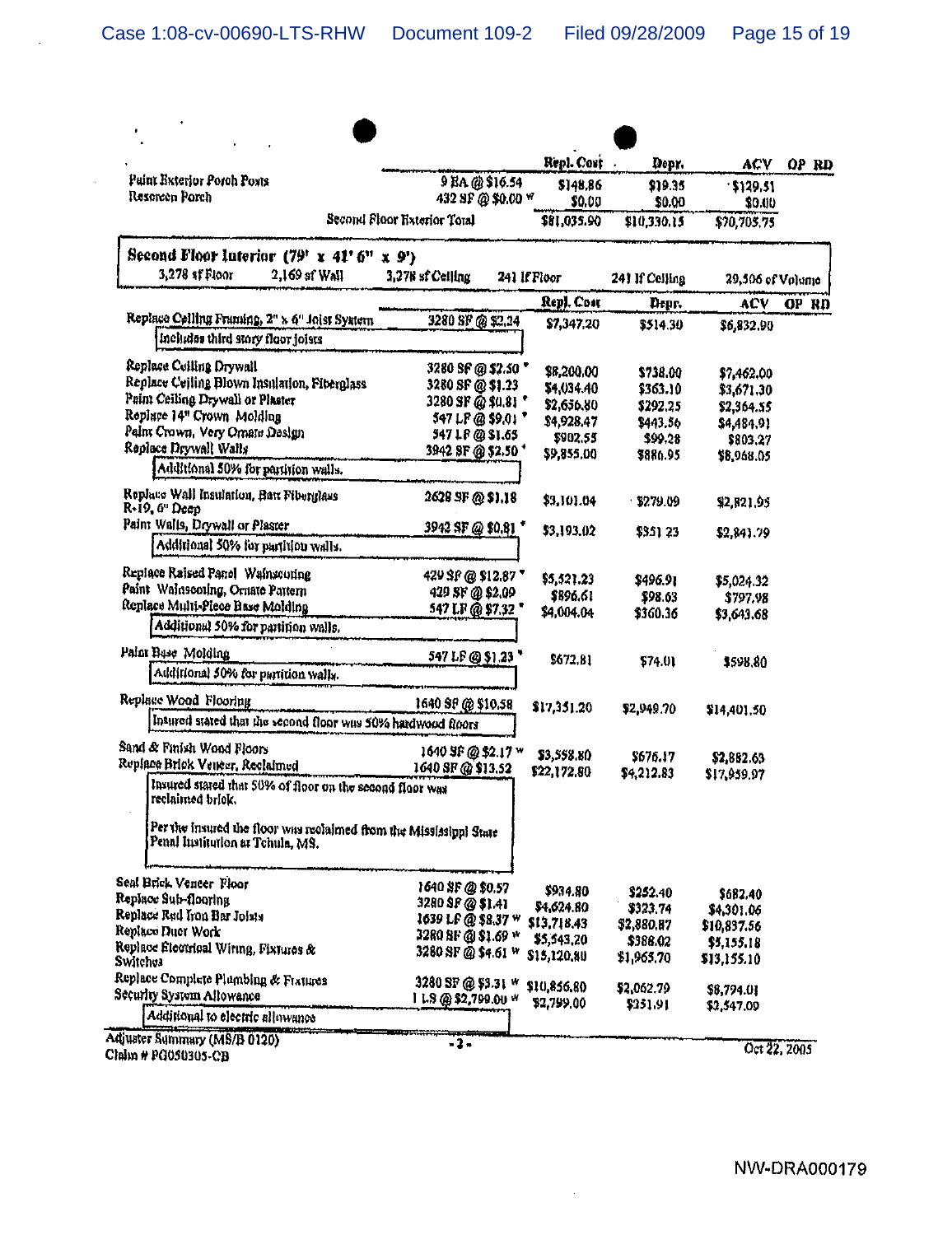|                                                                                                                                                                                                                |                                         | Repl. Cost             | Depr.               | ACY                    | OP RD |
|----------------------------------------------------------------------------------------------------------------------------------------------------------------------------------------------------------------|-----------------------------------------|------------------------|---------------------|------------------------|-------|
|                                                                                                                                                                                                                | Second Floor Interior Total             | \$151,993.80           | \$20,961.80         | \$131,032.00           |       |
| Third Floor Exterior                                                                                                                                                                                           |                                         |                        |                     |                        |       |
|                                                                                                                                                                                                                |                                         | Repl. Cost             | Depr.               | ACV                    | OP RD |
| Replace PER SF: Studwall<br>Includes interior                                                                                                                                                                  | 2376 SF @ \$3.57                        | \$8,482.32             | \$593,76            | \$7,888.56             |       |
|                                                                                                                                                                                                                |                                         |                        |                     |                        |       |
| Replace Exterior Wall Sheathing<br>Accounted for gable                                                                                                                                                         | 702 SF @ \$1.34                         | \$940.68               | \$65.85             | \$874.83               |       |
| Replace Brick Veneer                                                                                                                                                                                           | 702 SF @ \$11.55                        | \$8,108.10             | \$1,054.05          | \$7,054.05             |       |
| Window Replacement Allowance                                                                                                                                                                                   | 1 LS @ \$3,008.44 W                     | \$3,008.44             | \$631.77            | \$2,376.67             |       |
| Allowance To Trim Windows                                                                                                                                                                                      | 1 LS @ \$1,655.00 W                     | \$1,655,00             | \$297.90            | \$1,357.10             |       |
| Allowance To Paint Window Trim                                                                                                                                                                                 | 1 LS @ \$615.00 *                       | \$615.00               | \$79.95             | \$535.05               |       |
|                                                                                                                                                                                                                | Third Floor Exterior Total              | \$22,809.54            | \$2,723.28          | \$20,086.26            |       |
| Third Floor Interior $(49' \times 39' 5'' \times 9')$<br>1,931 af Floor                                                                                                                                        |                                         |                        |                     |                        |       |
| 1,591 sf Wall                                                                                                                                                                                                  | 1,931 of Ceiling<br>177 if Floor        |                        | 177 lf Ceiling      | 17,383 of Volume       |       |
|                                                                                                                                                                                                                |                                         | Ropt, Cast             | Depr.               | ACV.                   | OP RD |
| Replace Celling Framing, 2" x 6" Joist System<br>Repluce Ceiling Drywall                                                                                                                                       | 1931 SF @ \$2.24                        | \$4,325.44             | \$302.78            | \$4,022,66             |       |
| Replace Celling Blown Insulation, Fiberglass                                                                                                                                                                   | 1931 SF @ \$2.50 *                      | \$4,827.50             | \$434.48            | \$4,393.02             |       |
| Paint Ceiling Drywall or Plaster                                                                                                                                                                               | 1931 SF @ \$1.23                        | \$2,375,13             | \$213.76            | \$2,161.37             |       |
| Replace 14" Crown Molding                                                                                                                                                                                      | 1931 SF @ \$0.81 *<br>266 LF @ \$9.01 * | \$1,564.11             | \$172.05            | \$1,392.06             |       |
| Palnt Crown, Very Omate Design                                                                                                                                                                                 | 266 LF @ \$1.65                         | \$2,396.66             | \$215.70            | 52,180.96              |       |
| Replace Drywall Walls                                                                                                                                                                                          | 2387 SF @ \$2.50 *                      | \$438.90               | \$48.28             | \$390.62               |       |
| Additional 50% for partition walls.                                                                                                                                                                            |                                         | \$5,967.50             | \$537.08            | \$5,430.42             |       |
| Replace Wall Insulation, Batt Fiberglass<br>R-19, 6" Doep                                                                                                                                                      | 1591 SF @ \$1.18                        | \$1,877.38             | \$168.96            | \$1,708.42             |       |
| Paint Walls, Drywall or Plaster                                                                                                                                                                                | 2387 SF @ \$0.81                        |                        |                     |                        |       |
| Additional 50% for partition walls.                                                                                                                                                                            |                                         | \$1,933.47             | \$212.68            | \$1,720.79             |       |
|                                                                                                                                                                                                                |                                         | \$1,947.12             | \$175.24            | \$1,771.88             |       |
|                                                                                                                                                                                                                | 266 LP @ \$7,32                         |                        |                     |                        |       |
| Additional 50% for partition walls.                                                                                                                                                                            |                                         |                        |                     |                        |       |
|                                                                                                                                                                                                                |                                         |                        |                     |                        |       |
| Additional 50% for partition walls.                                                                                                                                                                            | 266 LF @ \$1.23                         | \$327.18               | \$35.99             | \$291.19               |       |
|                                                                                                                                                                                                                |                                         |                        |                     |                        |       |
|                                                                                                                                                                                                                | 3280 SP @ \$1.41                        | \$4,624.80             | \$323.74            | \$4,301.06             |       |
| Insured stated that 3rd floor consisted of 75% carpet                                                                                                                                                          | 161 SY @ \$34.16                        | \$5,499.76             | \$2,474.89          | \$3,024.87             |       |
|                                                                                                                                                                                                                | 161 SY @ \$3.97                         |                        |                     |                        |       |
|                                                                                                                                                                                                                | 483 SF @ \$12.04                        | \$639.17<br>\$5,815.32 | \$287.63<br>5988.60 | \$351.54<br>\$4,826.72 |       |
| Replace Multi-Plece Base Molding<br>Paint Base Molding<br>Replace Sub-flooring<br>Replace Carpet<br>Replace Carpet Pad<br>Replace Tile Plooding<br>Insured stated that 3rd floor consisted of 25% ceramic tile |                                         |                        |                     |                        |       |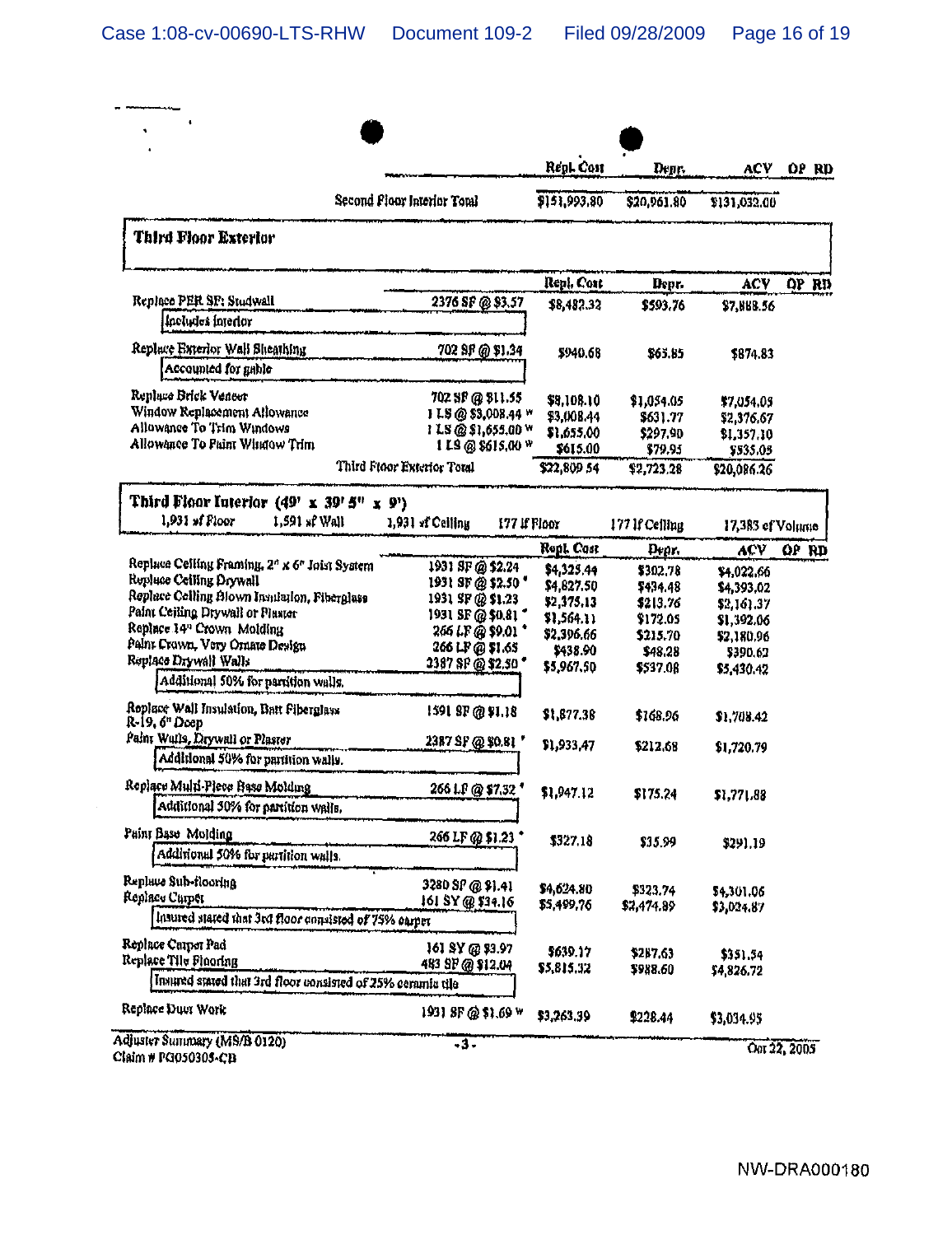|                                                    |                            | Répl. Cost   | Depr.       | ACY           |       | OP RD     |
|----------------------------------------------------|----------------------------|--------------|-------------|---------------|-------|-----------|
| Replace Bleemeal Wiring, Fixtures &<br>Switches    | 1931 SF @ \$4.61 W         | \$8,901.91   | \$1,157.25  | \$7,744.66    |       |           |
| Replace Complete Plumbing & Fixtures               | 1931 SF @ \$3.31 W         | \$6,391.61   | \$1,214.41  | \$5,177.20    |       |           |
|                                                    | Third Floor Interior Tutal | \$63,116.35  | \$9,191.96  | \$53,924.39   |       |           |
| Miscellaneous                                      |                            |              |             |               |       |           |
|                                                    |                            | Repl. Cost   | Depr.       | <b>ACV</b>    | OP RD |           |
| Debris Removal & Job Site Clean Up                 | 1 LS @ \$24,455.73 W       | \$24,455,73  | \$0.00      | \$24,455.73   |       |           |
|                                                    | Miscellaneous Total        | \$24,455,73  | \$0.00      | \$24,455,73   |       |           |
|                                                    | Coverage - Building Totals | \$373,923,28 | \$50,425.89 | \$323,397.39  |       |           |
|                                                    | Coverage - UPP             |              |             |               |       |           |
| Contents-Per Insured Documentation                 |                            |              |             |               |       |           |
|                                                    |                            | Repl. Cost   | Depr.       | ACV           | ÓР    | <b>RD</b> |
| Replace Contents of Sun Porch -Bast (2nd<br>Flour) | 1 EA @ \$17,975.00 #       | \$17,975,00  | \$40,443.75 | (S22, 468.75) | N     | N         |
| Replace Coments of Sun Porch -West (2nd<br>Floori  | 1 BA @ \$9,320.00 *        | \$9,320.00   | \$2,330.00  | \$6,990.00    | N     | N         |
| Replace Contents of Kitchen-2nd Floor              | 1 EA @ \$23,260.00 *       | \$23,260,00  | \$5,815.00  | \$17,445.00   | N     | N         |
| Replace Coments of Foyer -2nd Floor                | 1 EA@\$17,200.00 W         | \$17,200.00  | \$4,300.00  | \$12,900.00   | N     | N         |
| Replace Contents of Study -2nd Floor               | 1 EA @ \$14,325.00 W       | \$14,325.00  | \$3,581.25  | \$10,743.75   | N     | N         |
| Replace Contents of Living Rm -2nd Ploor           | 1 EA @ \$35,675.00 W       | \$35,675.00  | \$8,918.75  | \$26.756.25   | N     | N         |
| Replace Contents of Dining Rm -2nd Floor           | 1 EA @ \$43,380.00 W       | \$43.980.00  | \$10.845.00 | 629 424 Nn    | N     | N         |

|                                                 | Coverage - UPP Totals           | \$462,677.00 | \$172,435.95 | \$290,241.05 |   |     |
|-------------------------------------------------|---------------------------------|--------------|--------------|--------------|---|-----|
|                                                 |                                 | \$33,720.00  | \$11,802,00  | \$21,918.00  | N | N   |
| Replace Clothing -Meredith                      | 1 BA @ \$33,720,00 W            |              | \$11,802,00  | \$21,918.00  | N | N   |
| Replaca Clothing -Anna Katherine                | EA @ \$33,720.00 W              | \$33,720.00  |              | \$8,223.80   |   | N   |
| Replace Clorinng -Thurston                      | RA @ \$12,692.00 W              | \$12,652.00  | \$4,428.20   |              | N |     |
| Replace Clothing -John                          | ЕА @ \$11,110.00 *              | \$11,110.00  | \$3,888.50   | \$7,221.50   | N | N   |
| Replace Clothing -Debarah                       | l Ea @ \$24,075.00 <sup>w</sup> | \$24,075.00  | \$8,426.25   | \$15,648.75  | N | - N |
| Floor                                           |                                 | \$10,800 00  | \$2,700.00   | \$8.100.00   | N | -N  |
| Replace Contents of Computer Room-3rd           | i Ba @ \$10,800.00 w            |              | \$2,812.50   | \$8,437.50   | N | -N  |
| Replace Contents of Bedroom 2 -3rd Floor        | 1 BA @ \$11,250.00 W            | \$11.250.00  |              | \$9,881.25   | N | -N  |
| Replace Contents of Bedroom 3-3rd Floor         | 1 BA @ \$13,175.00 W            | \$13,175.00  | \$3,293.75   |              |   |     |
| Replace Contents of Bedroom 1 -3rd Floor        |                                 | \$10,800.00  | \$2,700.00   | \$8,100.00   | N | - N |
| An, Er.                                         |                                 |              | \$32,511.30  | \$60,978.50  | N | - N |
| Replace Household Items -2nd Floor-China,       | 1 EA @ \$92,890.00 *            | \$92,890.00  | \$7,275.00   | \$21,825.00  | N | N   |
| Replace Contents of Master BR-2nd Floor         | 1 EA@\$29,100.00 W              | \$29,100.00  |              |              |   |     |
| Replace Contents of Guest Rm -2nd Floor         |                                 | \$18,250.00  | \$4,562.50   | \$13,687.50  | N | N   |
| Replace Contents of Dining Rm -2nd Floor        | 1 EA @ \$43,380.00 m            | \$43,980.00  | \$10,845.00  | \$32,535.00  | N | N   |
| THE REAL PROPERTY OF STATISTICS AND LABOR FIRMS | י שוכוס כנו שו האזו             | \$35,675.00  | \$8,918.75   | \$26,756.25  | N | -N  |

 $\sim$ 

 $\bar{z}$ 

Oct 22, 2005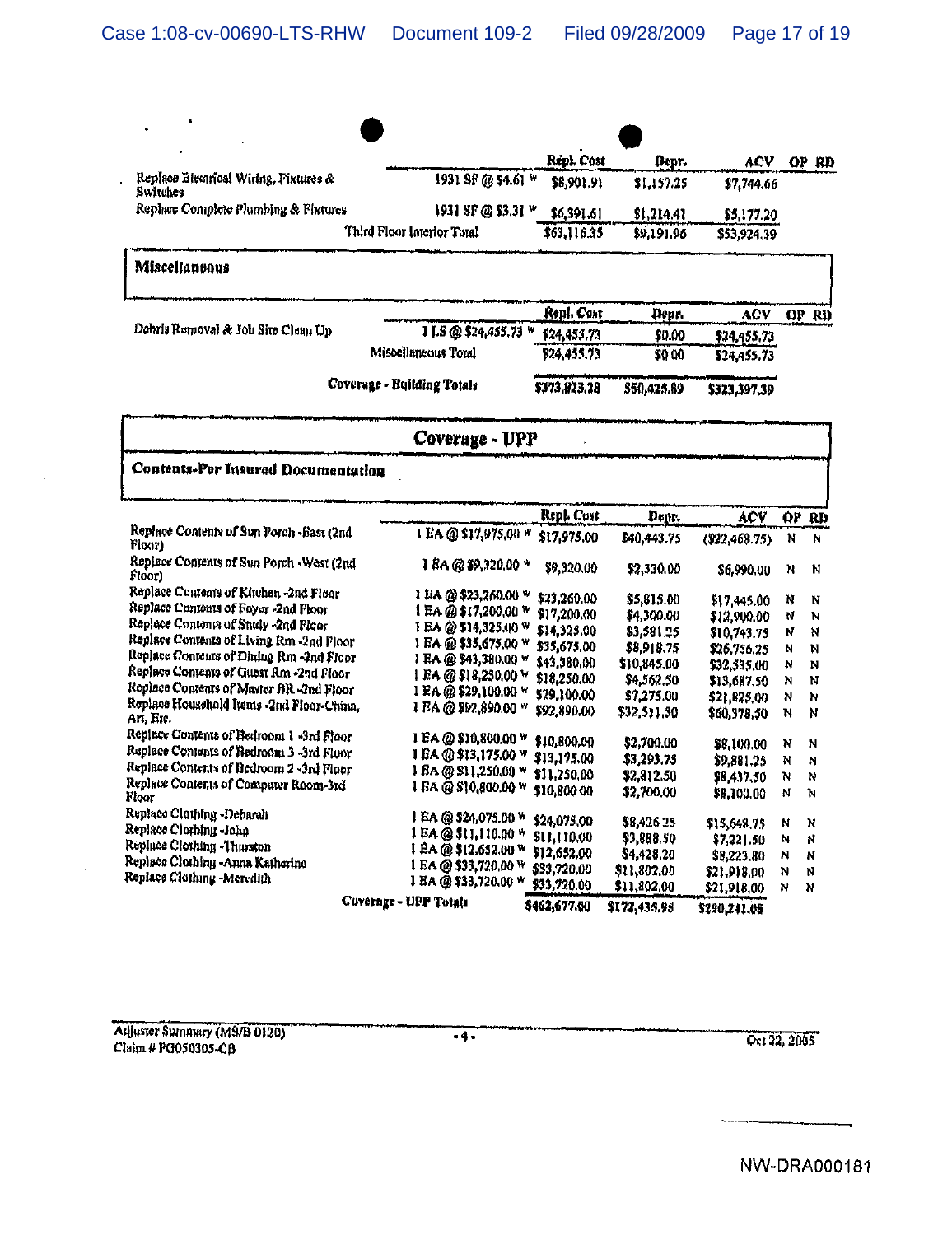Case 1:08-cv-00690-LTS-RHW Document 109-2 Filed 09/28/2009 Page 18 of 19

| <b>Summary</b>                               |                                |                  |                |
|----------------------------------------------|--------------------------------|------------------|----------------|
|                                              | Repl. Cost                     | Dept.            | ACY            |
| Estimate Totals                              | \$836,500.2B                   | 5222,861.84      | \$613,638,44   |
| Less Amount Not Subject To Overhead & Profit | (5462, 677, 00)                | (5172, 435.95)   | (\$290.241.05) |
| Amount Subject To Overhead & Profit          | \$373,823.28                   | \$50,425.89      | \$323,397,39   |
| Contractor's Creentead & Profit (20%)        | \$74,764.66                    | \$10,085.18      | \$64,679,48    |
| <b>Sub-Total</b>                             | \$448,587.94                   | \$60,511.07      | \$388,076.87   |
| Amount Not Subject To Overhead & Profit      | \$462,677,00                   | \$172,435.95     | \$290,241.05   |
| Total With Overhead & Profit                 | \$911,264.94                   | \$232,947.02     | \$678,317.92   |
| Mississippi Tax                              | <u>\$17,182,93</u>             | \$2,286.79       | \$14,896,14    |
| Total With Tax                               | \$928,447.87                   | \$231, 233.81    | \$693,214.06   |
| Less Non-Recoverable Depreciation            | $(212,435.95)$ $(5172,435.95)$ |                  |                |
| Sub-Total                                    | \$756,011.92                   | \$62,797.86      | \$693,214.06   |
| Less Deductible Applied                      | (\$12,000.00)                  |                  | (\$12,000.00)  |
| Less Excess                                  | (\$144,011.92)                 | $($ \$57,770.87) | ( \$86.241.05) |
| Net Claim                                    | \$600,000.00                   | \$5,026.99       | \$594,973.01   |

Accepted by.

 $\bar{\gamma}$ 

Price Database Legend<br>All prices from New DDS Residennul & Commercial<br>w = Write-in<br>• = Modified

Oct 22, 2005